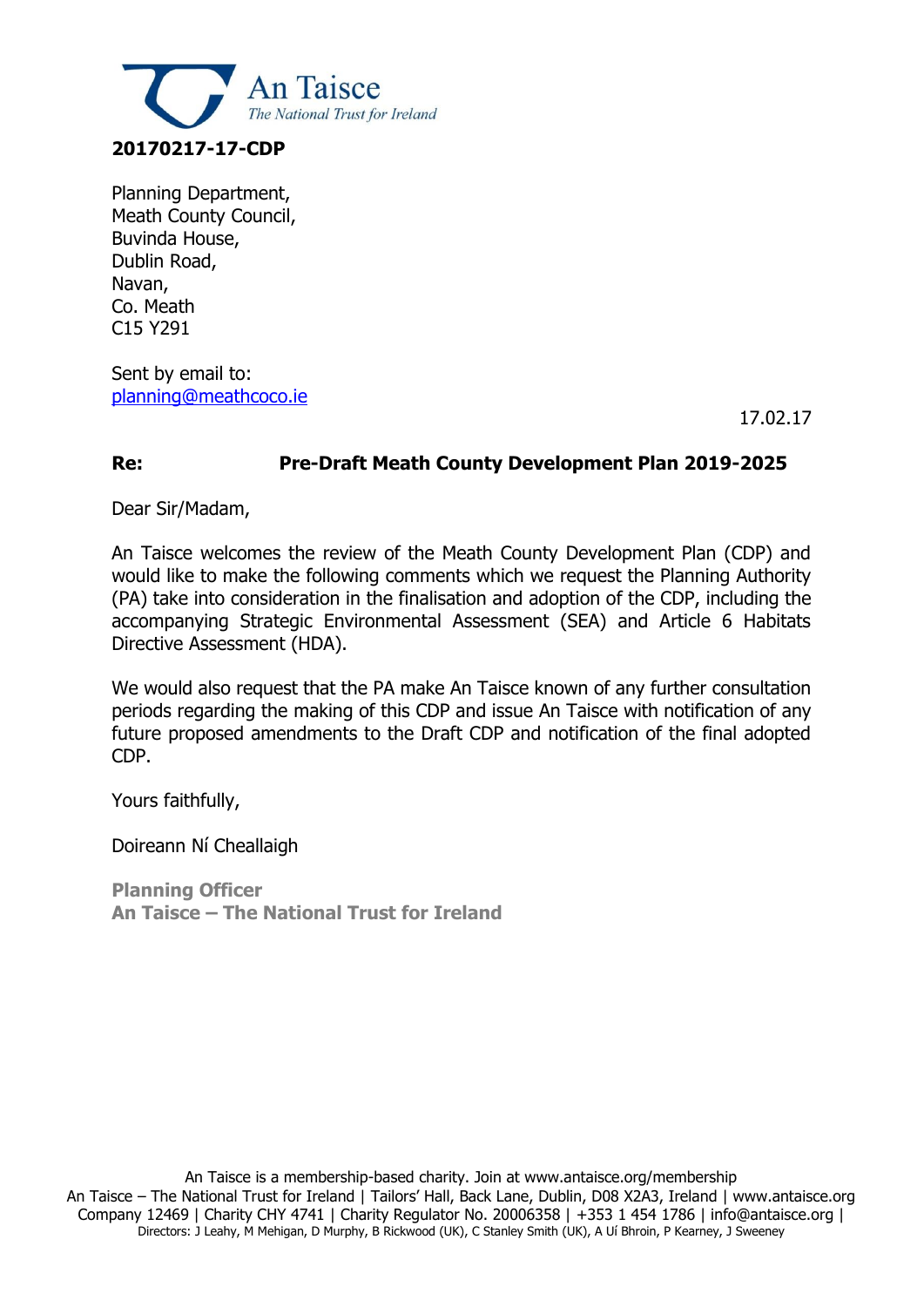# **1.0 Executive Summary**

The new CDP will provide a key policy document of central importance for a critical period in Irish society and will form a contract between the PA and the local community embodying a promise to regulate land use in accordance with its policies and objectives $^1\!\!$  .

## **1.1 General**

- The objective for those preparing the new CDP should be conciseness, clarity and simplicity in use of language, and that planning terms be explained in an appending glossary. The excessive flexibility inherent in many CDPs is a key factor in the long delays experienced in the planning process. This flexibility is evidenced both vagueness and by 'let-out' clauses which causes interpretation problems for the developer, the Councillors, the public, and even the officials.
- Since the adoption of the previous CDP for the area a plethora of new long overdue environmental regulations have been brought into force which places strict new legal obligations on the PA. Regardless of the scale of the CDP, compliance with these new regulations cannot be ensured in the absence of undertaking a full Strategic Environmental Assessment (SEA) and Habitats Directive Assessment (HDA) in parallel with the preparation of the CDP. (Section 8.0 of submission)
- The CDP must be informed by a high level of transparency, democratic participation, community empowerment, and local decision-making and ownership.

## **1.2 Strategic Planning & Zoning**

- In accordance with provisions of the Planning & Development (Amendment) [Act \(PDA\) 2010](http://www.environ.ie/en/Legislation/DevelopmentandHousing/Planning/FileDownLoad,25759,en.pdf) it is now a mandatory legal requirement that the CDP must 'be consistent with' with the relevant Regional Planning Guidelines and the National Spatial Strategy, National Planning Framework (NPF).
- The CDP must comply with the new methodical and evidence-based approach to land-use zoning and settlement planning included under the PDA 2010 which requires a demonstrated rational 'joined up' assessment of zoned land requirements based on such criteria as, inter alia, regional population targets, the sequential approach, flood risk assessment, infrastructure capacity, natural habitats and S.28 Guidance published by the DoECLG.
- The PA must only apply considerations of proper planning and sustainable development (i.e. sequential approach, flooding etc) in zoning, phasing, dezoning or downzoning land and disregard all other considerations including private interests or potential commercial or rate generating revenue.
- The PA must issue the draft CDP and any proposed amendments to the draft CDP to the Regional Planning Authority (RPA) (and/or the [National Transport](http://www.nationaltransport.ie/)

 $\overline{a}$ 

<sup>&</sup>lt;sup>1</sup> See McCarthy J. In Attorney General (McGarry) v. Sligo County Council [1991]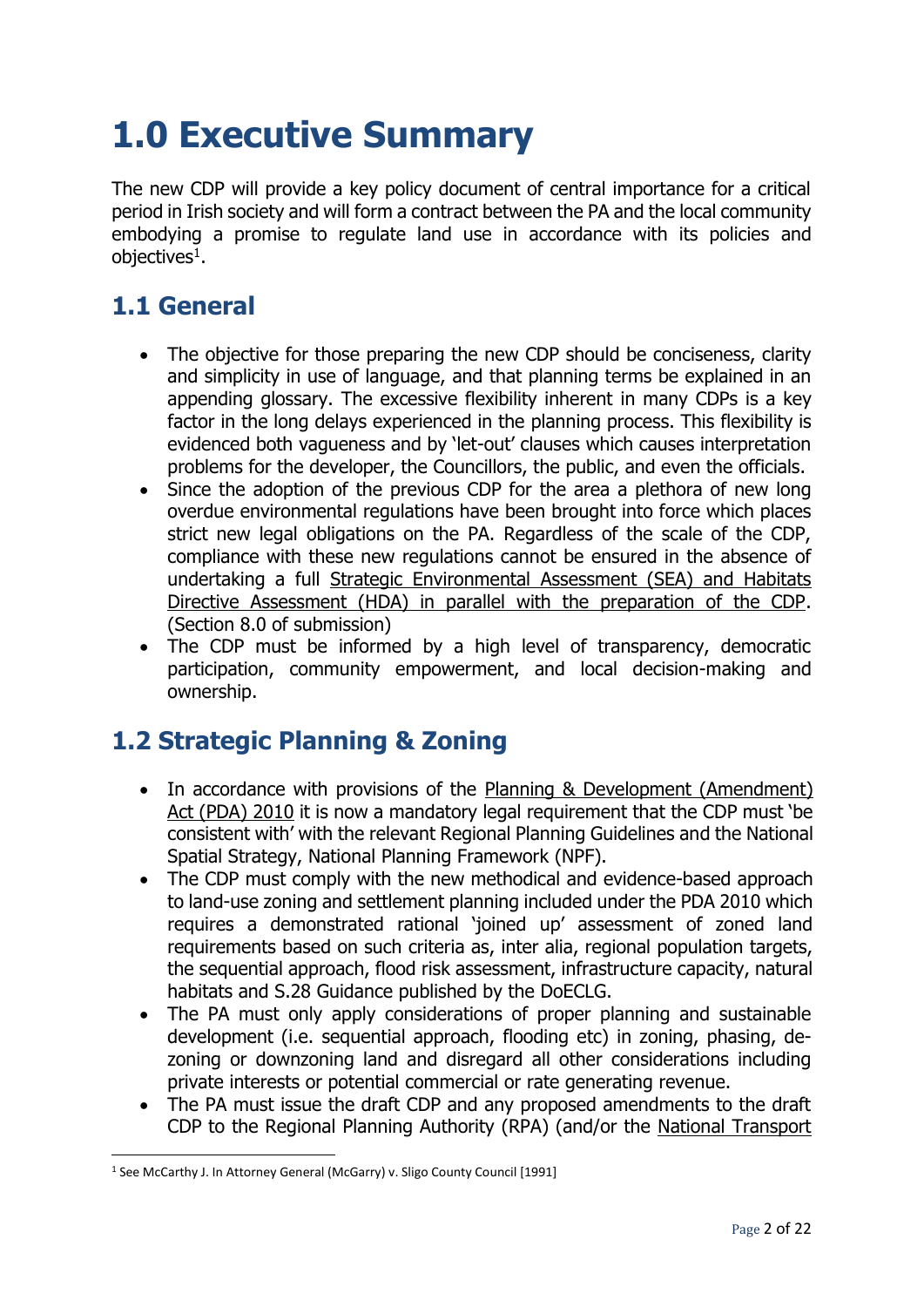[Authority \(NTA\)](http://www.nationaltransport.ie/) to test compliance with the RPGs (and/or the [GDA Transport](http://www.nationaltransport.ie/plans.html)  [Strategy\)](http://www.nationaltransport.ie/plans.html) and the response from the RPA must be made available to the public.

• The PA must not include any new zoning objective, local objective or delist a protected structure without providing the public and all prescribed bodies with an opportunity for scrutiny and comment.

## **1.3 Fossil Fuels and Climate Change**

- Climate change is the defining challenge of our time. The primary objective of the CDP must be to break the locality's dependence on oil, stopping the locality's contributions to global warming and preparing the locality with the resilience to thrive in a time of energy and climate uncertainty.
- The PA must prepare a strategy which would see the electrical generation needs of the locality primarily met by renewable sources by 2020, and entirely by 2030, including major use of local renewable energy sources, district heating and combined heat and power, and energy demand measures.

## **1.4 Sustainable Transport & Land Use Patterns**

- A local transport plan must be prepared alongside the CDP setting out how the objectives of the national [Smarter Travel policy](http://www.smartertravel.ie/smarter-travel-policy-document) will be achieved locally and translated into measurable action.
- The CDP must have the overall objective of significantly reducing transport demand by creating compact walkable settlement patterns and include detailed policies on walking and cycling. This must include permeability and way-finding studies to identify a safe network of existing/future walking and cycling routes which must be used as a chief criteria in selecting all land zoned for new development.
- The CDP must be carefully aligned with the regional transport strategies of the [NTA,](http://www.nationaltransport.ie/) particularly with respect to rail infrastructure and bus services.
- Major new road objectives in the CDP must be discontinued. Investing further public monies on oil dependent transport infrastructure is wasteful.
- The sequential approach must be applied to the zoning of all land and the review of zoning in accordance with the [PDA 2010](http://www.environ.ie/en/Legislation/DevelopmentandHousing/Planning/FileDownLoad,25759,en.pdf) (including the phasing, dezoning or down-zoning land).
- Land zoned for residential development must be located in close proximity and/or be well connected by public transport corridors (rail or bus) to existing and/or proposed services (e.g. schools, retail, community/health centres, sports/amenity facilities etc) and employment sites.
- Small-scale local industrial/commercial zones proximate to existing or proposed residential areas must be provided to deliver local employment opportunities rather than promoting large-scale industrial/warehouse parks.
- Mobility Management Plans must be made mandatory through the development management process for all planning applications (including one-off houses) requiring applicants to demonstrate how the objectives of the [national Smarter](http://www.smartertravel.ie/smarter-travel-policy-document)  [Travel policy](http://www.smartertravel.ie/smarter-travel-policy-document) will be achieved through the development proposal.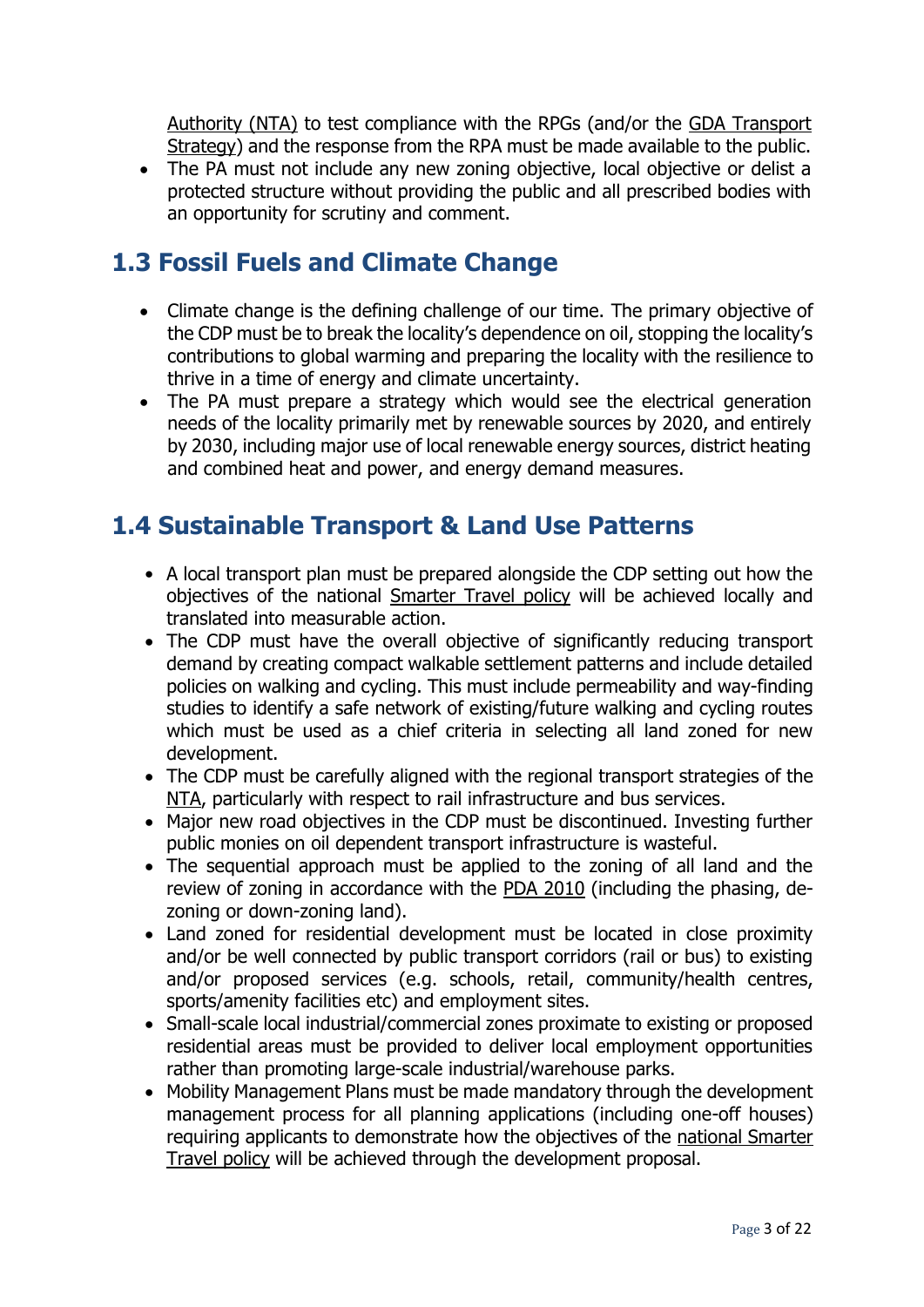- In accordance with the Sustainable Residential Development Guidelines in [Urban Areas Guidelines](http://www.environ.ie/en/Publications/DevelopmentandHousing/Planning/FileDownLoad,19164,en.pdf) the CDP must include policies to prohibit large-scale suburban type development proposals. Only development proposals commensurate with local physical infrastructure and social capital carrying capacity should be permitted.
- S.48 development contribution levies in lieu of off-street car parking in town centres should be dis-applied to counteract vacancy and revitalise traditional town centres
- Out-of-town commercial and/or retail development must be strictly prohibited. Where it has been permitted historically, car parking charges must be made mandatory to level the playing field and the unfair competitive advantage accruing to 'big box' out-of-town retailers from free car parking and publicly subsidised road infrastructure.
- The CDP must include policies to provide alternatives to unsustainable urbangenerated dispersed one-off housing, including, for example, a serviced site policy ([see Limerick County Council's Serviced Site Policy](http://www.lcc.ie/Planning/Serviced_Residential_Sites_in_Towns_and_Villages)).
- A greenbelt policy should be implemented in peri-urban areas in the vicinity of the CDP boundary with strict restrictions on urban-generated one-off housing to prevent ribbon development and uncontrolled sprawl (See Cork County Development Plan 2009-2015).

## **1.5 Economic & Employment Development**

- The CDP must include policies which support the development of a vibrant local manufacturing base that is based on the sustainable use of local indigenous resources and local markets which will make the locality more resilient in long run e.g. food processing, basic manufacturing etc.
- Ireland's principle resource is our abundant availability of fertile agricultural land. The CDP must include policies to promote the sustainable local exploitation of natural resources for local markets.
- The CDP should include a policy for the promotion of local farmers markets and identify locations where farmers markets can take place.
- The CDP must include policies for the prohibition of out-of-centre retail development. The PA must take an active role in site assembly for new retail development on brownfield and infill sites, including using CPO powers where necessary to provide for the sensitive revitalisation of town centres.
- The PA must require the introduction of car parking charges for out-of-centre retail development and introduce a corresponding S.48 waiver for development contribution levies in lieu of off-street car parking for new retail development in town centre locations.
- The CDP must include a specific policy that explicitly provides that the change of use of retail warehouse units to non-bulky goods comparison and/or convenience uses will not be permitted.
- The CDP should include a policy which restricts large floor-plate multiples, which are dependent on complex oil-dependent supply chains, in favour of smaller floor-plate local shops and businesses.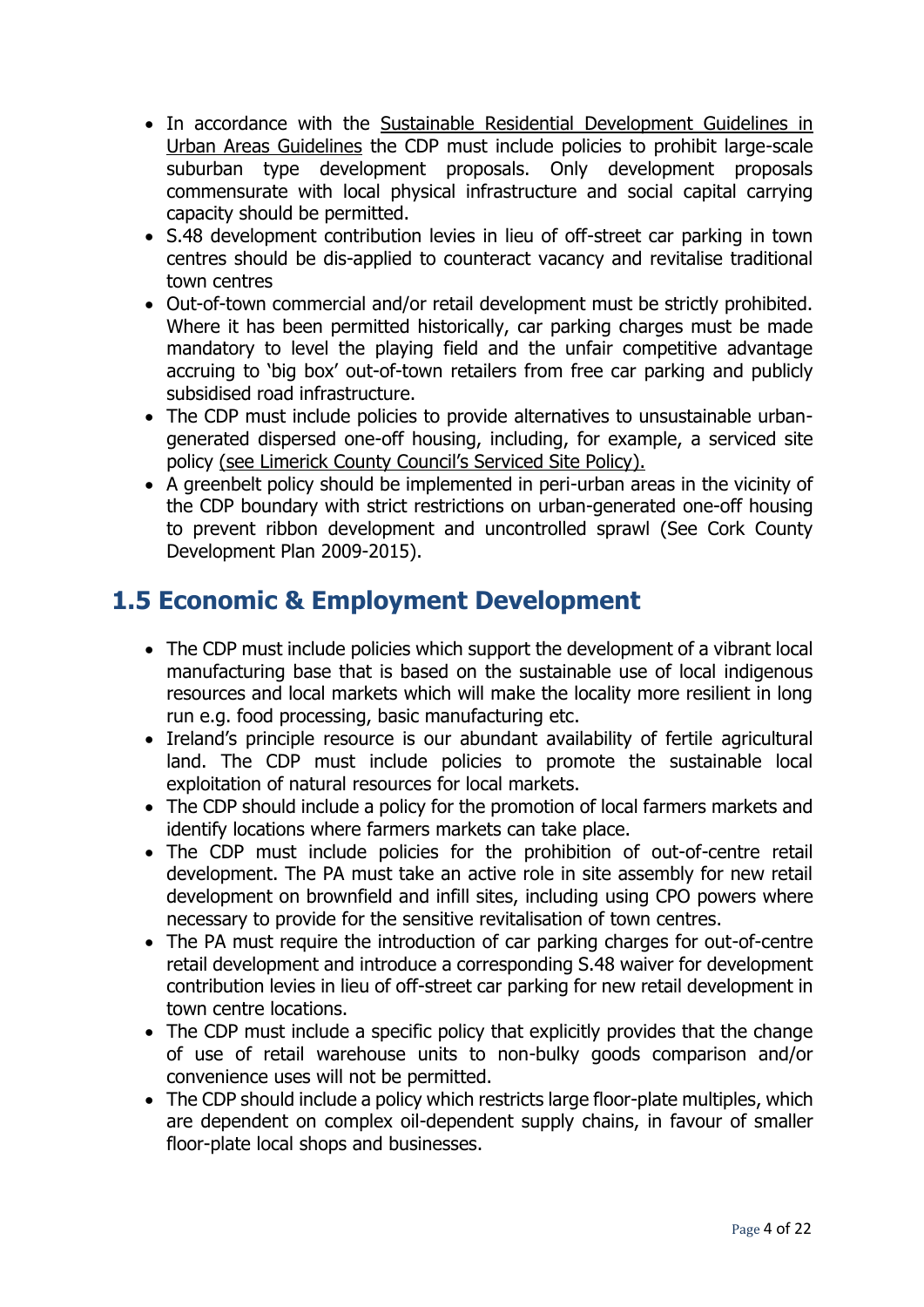- The CDP must include a clear programme of implementation which links the delivery of key pieces of social, physical and environmental infrastructure with the sequential and phases development of zoned land. It must clearly and transparently inform the citizen and manages expectations about the future development of an area. The CDP should not include policies and objectives unless the PA is confident of their successful implementation.
- The CDP should include an Employment Land Survey to determine the quantum of employment land and where employment land should be located in the context of sustainable transport objectives and the existing and future carrying capacity of physical infrastructure.
- Small-scale local industrial/commercial zones proximate to existing or proposed residential areas must be provided to deliver local employment opportunities rather than promoting large-scale industrial/warehouse parks.

## **1.6 Water**

- The CDP must include a suite of integrated policy measures to ensure that the PA's legal obligations under the [Water Framework Directive](http://www.wfdireland.ie/) and the operable [River Basin Management Plan](http://www.wfdireland.ie/documents.html) are achieved.
- The quantum of land zoned in the CDP must be carefully matched and phased with the existing and/or planned Population Equivalent (PE) capacity of the local waste-water treatment plan. Where there is no commitment in the [Water](http://www.environ.ie/en/Environment/Water/WaterServices/WaterServicesInvestmentProgramme/PublicationsDocuments/FileDownLoad,22735,en.pdf)  [Services Investment Programme](http://www.environ.ie/en/Environment/Water/WaterServices/WaterServicesInvestmentProgramme/PublicationsDocuments/FileDownLoad,22735,en.pdf) (WSIP) to fund additional waste-water treatment capacity surplus zoned land should be dezoned in accordance with the sequential approach.
- The CDP must include policies to provide alternatives to unsustainable urbangenerated dispersed one-off housing, including, for example, a serviced site policy [\(see Limerick County Cou](http://www.lcc.ie/Planning/Serviced_Residential_Sites_in_Towns_and_Villages)ncil's Serviced Site Policy).
- The CDP must de-zone or down-zone lands categorized in 'Flood Zone A' of 'Flood Zone B' applying the sequential approach. Where the zoning of recognised flood prone areas is retained a detailed Justification Test in accordance with the [Flood Risk Assessment & Management Guidelines](http://www.environ.ie/en/DevelopmentHousing/PlanningDevelopment/NationalSpatialStrategy/News/MainBody,18440,en.htm) must be carried out.
- The use of [Sustainable Urban Drainage Systems \(SUDS\)](http://www.dublincity.ie/WaterWasteEnvironment/WasteWater/Drainage/GreaterDublinStrategicDrainageStudy/pages/regionaldrainagepolicies-overallpolicydocument.aspx) and rainwater harvesting must be made mandatory for all new development proposals.
- The CDP should seek to implement a Green Roofs policy through the development management process. It should be a mandatory requirement for all new developments to include an element of green roof technologies.

## **1.7 Natural Capital & Ecosystem Services**

- In order to prevent potential legal action the CDP and development management decisions of the PA must rigidly adhere to its substantial legal obligations under EU law.
- Achieving adherence to the PA's legal obligations under the [Habitats Directive](http://ec.europa.eu/environment/nature/legislation/habitatsdirective/index_en.htm) and other environmental legislation cannot be achieved without the preparation in tandem with the CDP of a full SEA and HDA.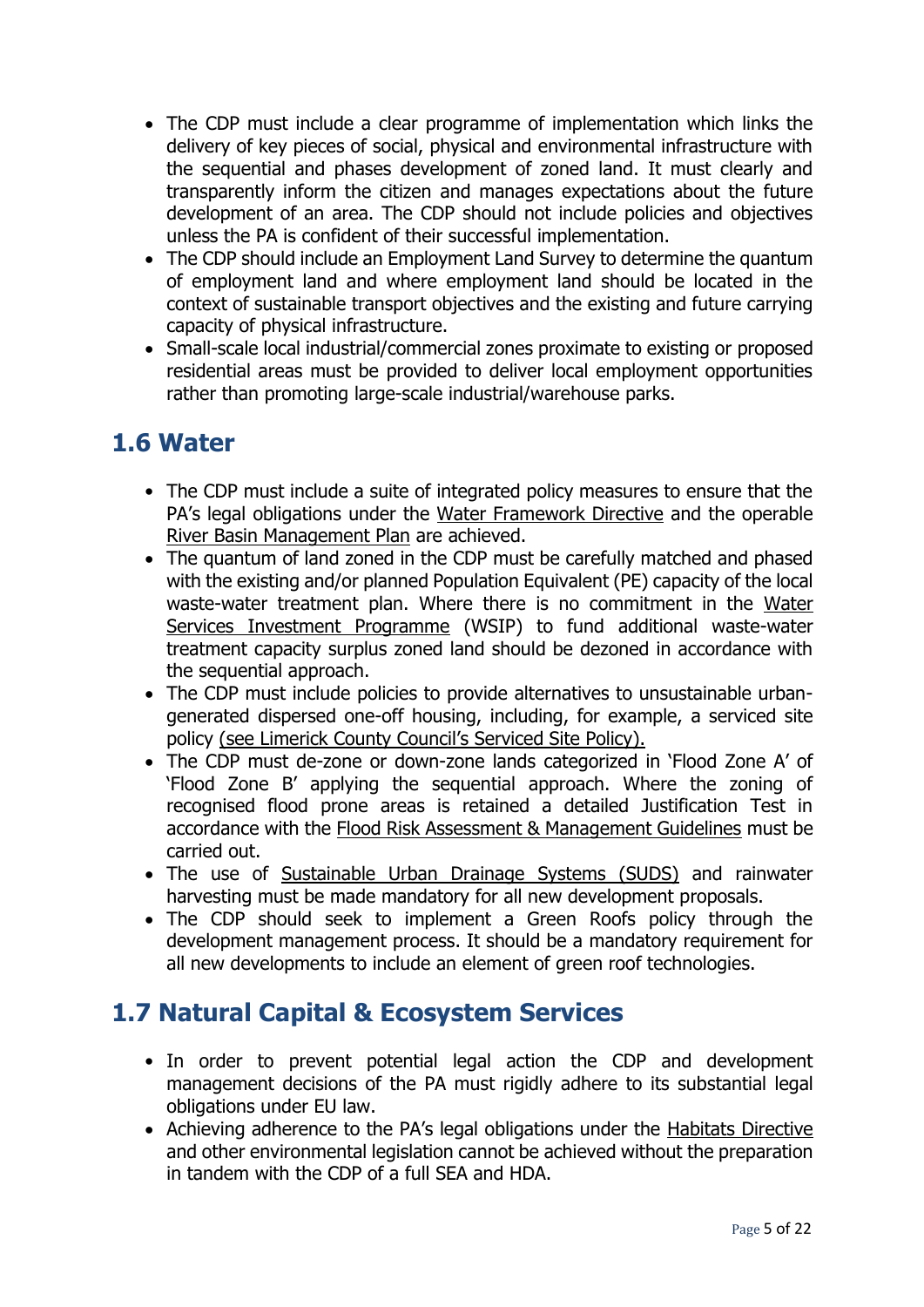The policy recommendations of the [National Biodiversity Plan 2010](http://www.environ.ie/en/Publications/Heritage/NatureConservation/) – 2015/ National Biodiversity Plan 2017-2021 should be fully incorporated into the CDP and a Local Biodiversity Action Plan prepared.

## **1.8 Cultural & Built Heritage**

- The CDP should seek to designate more Architectural Conservation Areas (ACA's) and Special Planning Control Schemes.
- S.48 development levies for Protected Structures should be waived to encourage sensitive reuse and adaptation.
- Important views and prospects must be protected.
- The [Architectural Heritage Protection Guidelines for Planning Authorities](http://www.google.ie/url?sa=t&source=web&cd=1&ved=0CBYQFjAA&url=http%3A%2F%2Fwww.environ.ie%2Fen%2FPublications%2FHeritage%2FArchitecturalHeritage%2FFileDownLoad%2C2202%2Cen.pdf&ei=hPfUTfrcNsGKhQeVr6niCw&usg=AFQjCNEc4-mTEsTraWgE3izPzA1UZkAgpA) must be implemented in full.

## **1.9 Implementation & Monitoring**

• A designated implementation officer should be appointed to oversee the implementation of the CDP and ensure joined up thinking between development management, forward planning, environment, service, infrastructure provision etc.

## **2.0 Strategic Planning and Zoning**

It is noted in the Issues Paper prepared that 'ensuring sufficient, stable and sustained provision of housing that is affordable, in the right locations, meets people different needs and is of lasting quality is one of the greatest challenges facing the country at present and that 'Meath has a significant role in addressing the current national housing crisis by providing solutions to housing shortages'. It is further stated that 'the County Development Plan will contain a new housing strategy which will set out to identify the housing needs arising in the County over the period of the plan. It will address issues such as future need and availability of zoned land for housing, provision of a suitable mix of unit types to cater for all housing need requirements in all urban centres'.

Mid East Region has seen a population growth from 531,087 (2011) to 599,404 (2016) according to the CSO [population increase of 28,317].

In relation to County Meath, there has been a growth in population from 184,135 to 194,942. [Population increase of 10,807].

The table below indicates census data for Stamullen, Jullienstown and Mornington-Laytown-Bettystown (including suburbs and environs) all indicating continuous population growth.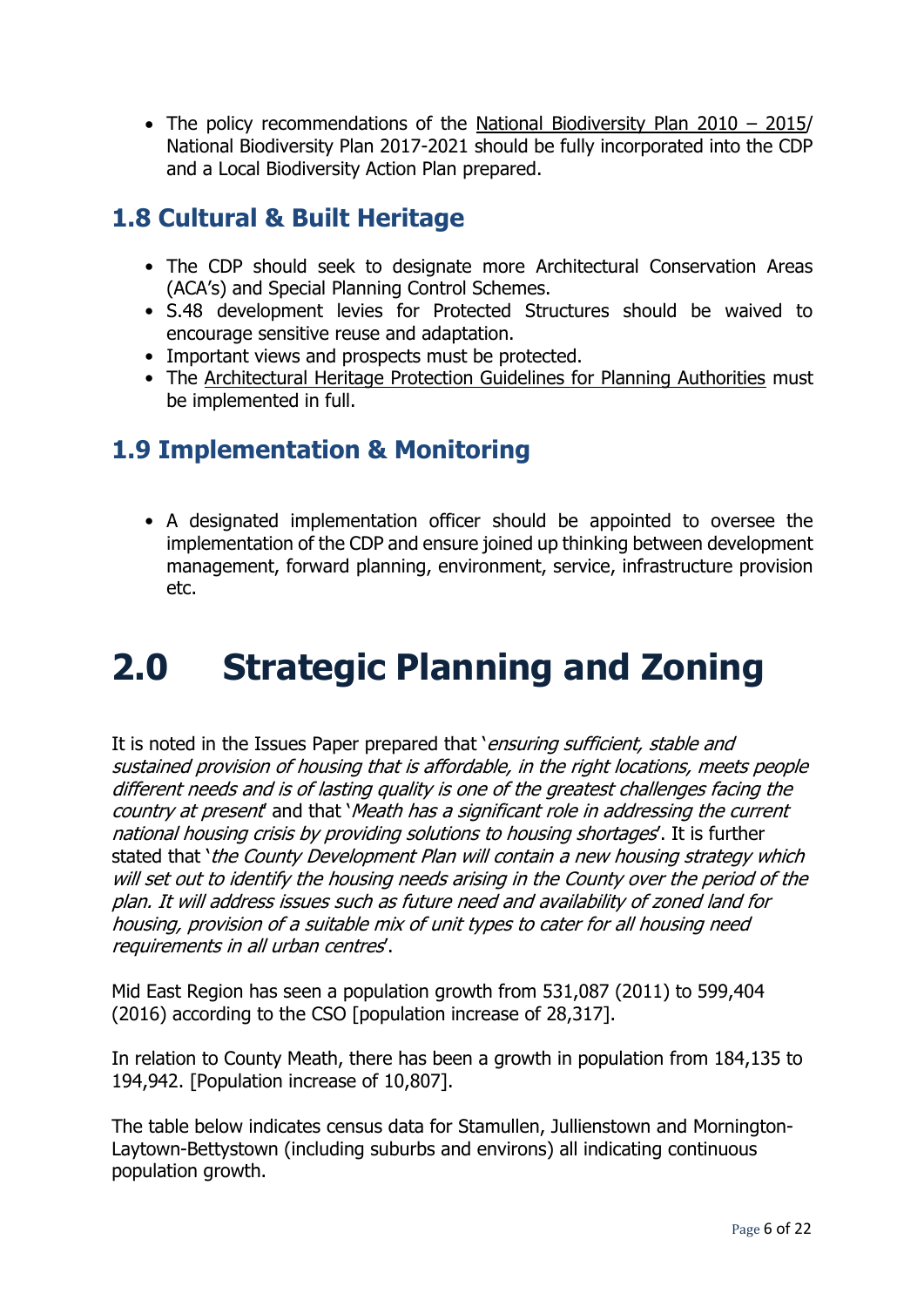| <b>Stamullen</b>                  |       |
|-----------------------------------|-------|
| 2002                              | 779   |
| 2006                              | 2,487 |
| 2011                              | 4,696 |
| <b>2016 (Preliminary Results)</b> | 5,001 |

| <b>Julienstown</b>                |        |  |
|-----------------------------------|--------|--|
| 2006                              | 8,098  |  |
| 2011                              | 9,606  |  |
| <b>2016 (Preliminary Results)</b> | 10,139 |  |

| Mornington – Laytown – Bettystown (incl. Suburbs and Environs) |        |
|----------------------------------------------------------------|--------|
| 2002                                                           | 5,597  |
| 2006                                                           | 8.978  |
| 2011                                                           | 10,889 |

In relation to St. Mary's Parish, it was reported that the census data (2011) indicated that 10,769 lived in one-off properties and estates including Grange Rath and Deepforde.<sup>2</sup>

In total, the population of East Meath in 2011 (Stamullen, Juliendstown, Morningtown-Laytown and Bettystown and St. Mary's Parish) was 35,960.

The population has started to grow over the last 3 years with the 2016 census preliminary results showing further increases in these areas. It is estimated that the quantity of zoned land, existing planning permissions and vacant housing is enough to increase the population by approximately 16,000.

The location of residential zoning in East Meath, not connected to public transport corridors is having serious impacts and is exacerbating sprawl. Excessive zoning in East Meath and subsequent dramatic population has had a serious knock on impact on the provision of schools and facilities to serve the population.

The new County Development Plan needs to address the significant quantum of available zoned lands. The location of residential zoned lands needs to be informed by the Core Strategy and key elements of the Regional Planning Guidelines and align with the National Planning Framework (NPF).

A range of provisions of the PDA 2010 require that the land-use zoning and other provisions of all CDPs must **'be consistent with'** the [National Spatial Strategy,](http://www.irishspatialstrategy.ie/) the relevant Regional Planning Guidelines and S.28 [Ministerial](http://www.environ.ie/en/DevelopmentHousing/PlanningDevelopment/Planning/PlanningGuidance/) Guidelines issued under the Planning Acts 2000 - 2010. **Consistency is now a mandatory legal requirement** 

 $\overline{\phantom{a}}$ 

<sup>2</sup> http://www.independent.ie/regionals/droghedaindependent/news/huge-rise-in-east-meath-population-27166404.html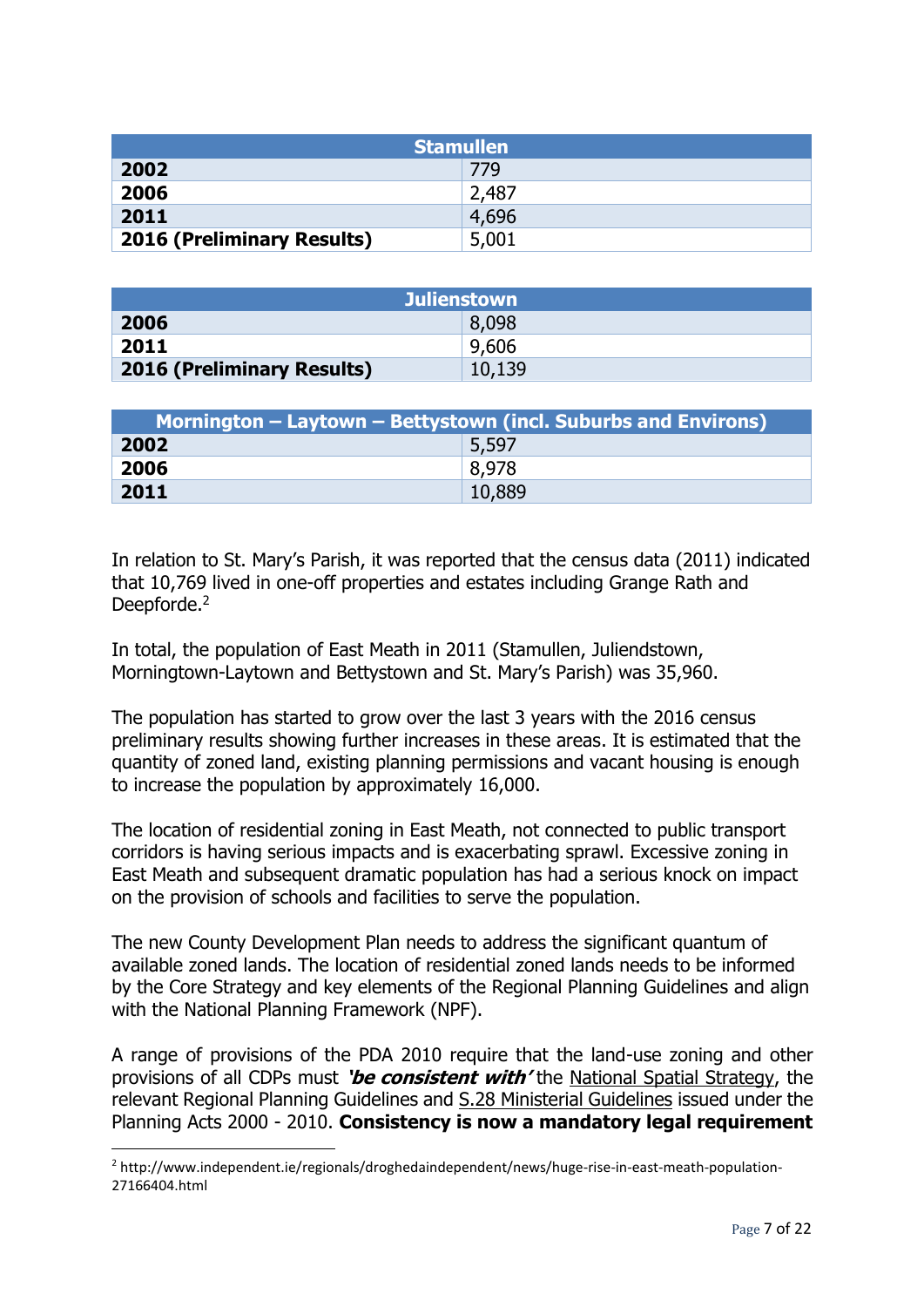**and it would be unlawful for the PA to deviate from these higher level plans and policies**.

#### **Recommendation:**

 **The CDP must comply with the new methodical and evidence-based approach to land-use zoning and settlement planning included under the PDA 2010 which requires a demonstrated rational assessment of zoned land requirements based on such criteria as, inter alia, regional population targets, the sequential approach, flood risk assessment, infrastructure capacity, natural habitats and S.28 Guidance published by the DoECLG.**

### **2.1 Land-Use Zoning**

The zoning of land for appropriate and sustainable uses is at the heart of planning and if this departs from proper principles the whole system is in difficulty and this extends to the property and land market and the construction industry. Where land is zoned there is a presumption in principle that development will be permitted and to refuse could mean the PA being faced with claims for compensation by landowners.

The PA must recognise that its own interest is only effectually achieved through integration with its region and surrounding area.

The inappropriateness of zoning objectives in many instances becomes a reality at appeal to An Bord Pleanála. The Board routinely disregards zoning objectives which are not in accordance with the principles of proper planning and sustainable development and refuses planning permission. **This undermines confidence in the planning system and leads to misplaced investment decisions by private investors, significant costs, conflict with local communities and is ultimately counterproductive.**

Due to the legacy of significant over-zoning the implications of the PDA 2010 will most likely necessitate the de-zoning, down-zoning or phasing of significant amount of zoned land and a careful reprioritisation (phasing) of future new development towards efficient, compact and walkable serviced locations in accordance with the sequential approach and infrastructure capacity.

The principle of de-zoning and down-zoning of land has been established and the planning legislation is very clear from planning legislation that there is no legal or constitutional prohibition on altering or discontinuing the zoning of land<sup>3</sup>.

#### **Recommendation:**

 $\overline{\phantom{a}}$ 

 **Following an evidence-based assessment of the quantum of zoned land within the CDP area, where there is surplus supply an appropriate quantum of land must be de-zoned, down-zoned or phased in accordance with the provisions of the PDA 2010.**

<sup>3</sup> See: Regional Authorities - Regional Planning Guidelines Implementation Annual Report 2011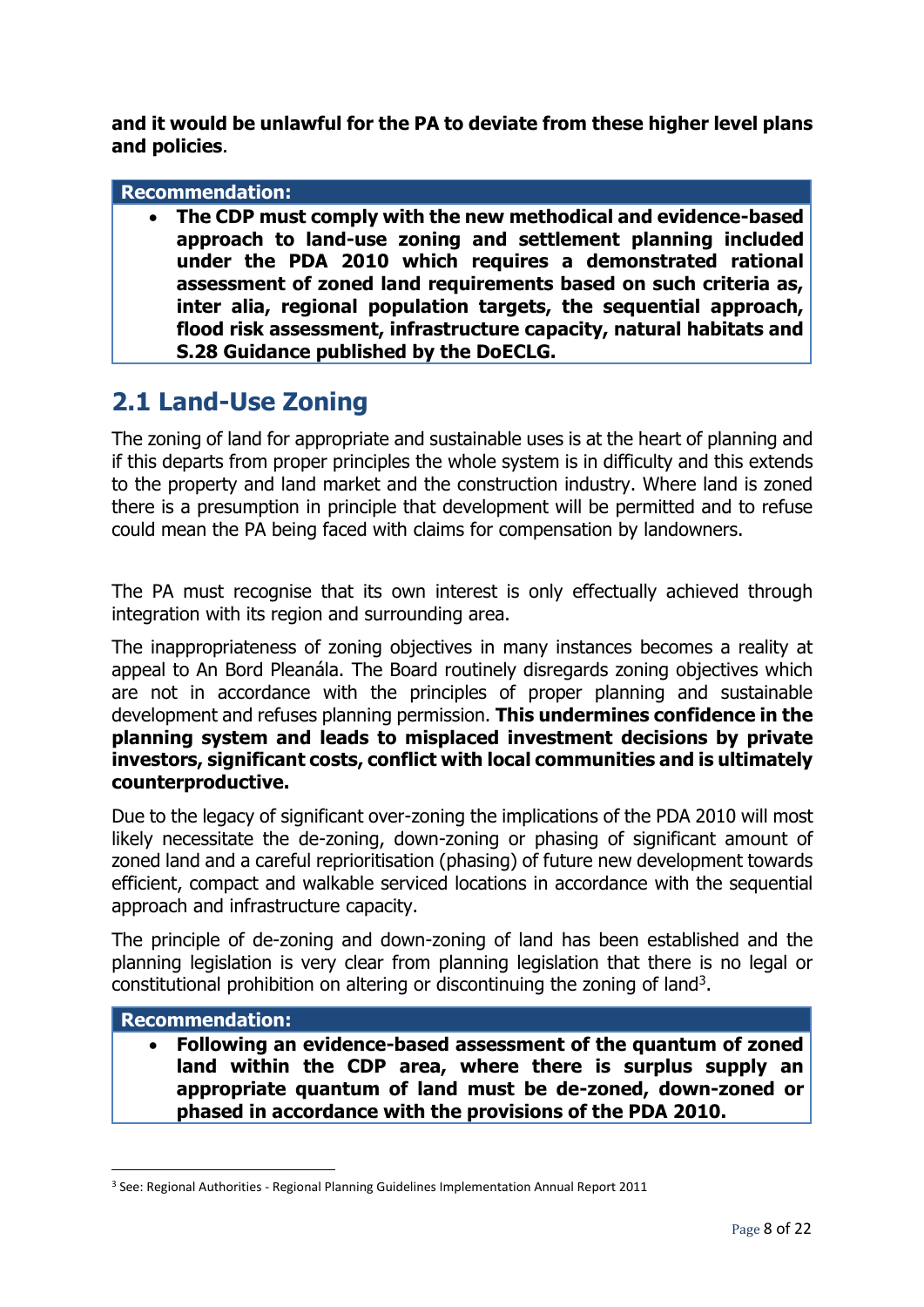- **The PA must only apply considerations of proper planning and sustainable development (i.e. sequential approach, flooding etc) in zoning, phasing, de-zoning or downzoning land and disregard all other considerations including private interests or potential commercial or rate generating revenue.**
- **Following any future precedential decision from An Bord Pleanála which overturns a PA decision, a review should be undertaken to examine the basis on which the decision was made, and a report presented to Councillors on required amendments to the CDP required. This is a key conclusion of the recently published DoECLG Planning Review Report.**

# **3.0 Fossil Fuel and Climate Change**

Climate Change is influenced by a cross section of themes including energy use, agriculture, and the distribution of population and subsequently transportation.

Ireland has signed up to the [20:20:20 EU agreement](http://ec.europa.eu/environment/climat/climate_action.htm) whereby we have a legally binding pledge to reduce greenhouse gas emissions by 20% below 1990 levels and increase energy efficiency by 20% by 2020. The scale of change needed to meet Ireland's commitments is enormous. Ireland's national Greenhouse Gas (GHG) emissions reduction target equates to approximately 2.5% per year until 2020. Greenhouse gas emissions from the transport sector have risen 170% over 1990 levels primarily due to spatial sprawl.

Accordingly further infrastructure investment in roads to serve energy inefficient and emission generating private motorised vehicles is untenable. Further investment in Ireland in road infrastructure (outside of road infrastructure maintenance) and the shaping of our society and economy around oil based transport (i.e. dispersed settlement patterns, suburban sprawl, export growth) will inevitably undermine our position in emission reduction.

Ireland needs a coordinated effort to reduce emissions and embrace low carbon development. The [PDA 2010](http://www.oireachtas.ie/viewdoc.asp?fn=/documents/bills28/bills/2009/3409/b34d09d.pdf) includes a new mandatory objective for development  $plan<sup>4</sup>$  as follows:

"The promotion of sustainable settlement and transportation strategies in urban and rural areas including the promotion of measures to:

i. reduce energy demand in response to the likelihood of increases in energy and other costs due to long-term decline in non-renewable resources,

 $\overline{\phantom{a}}$ 

<sup>4</sup> Section 10(2) of the 2000 Act as amended by section 7 of the Planning and Development (Amendment) Act 2010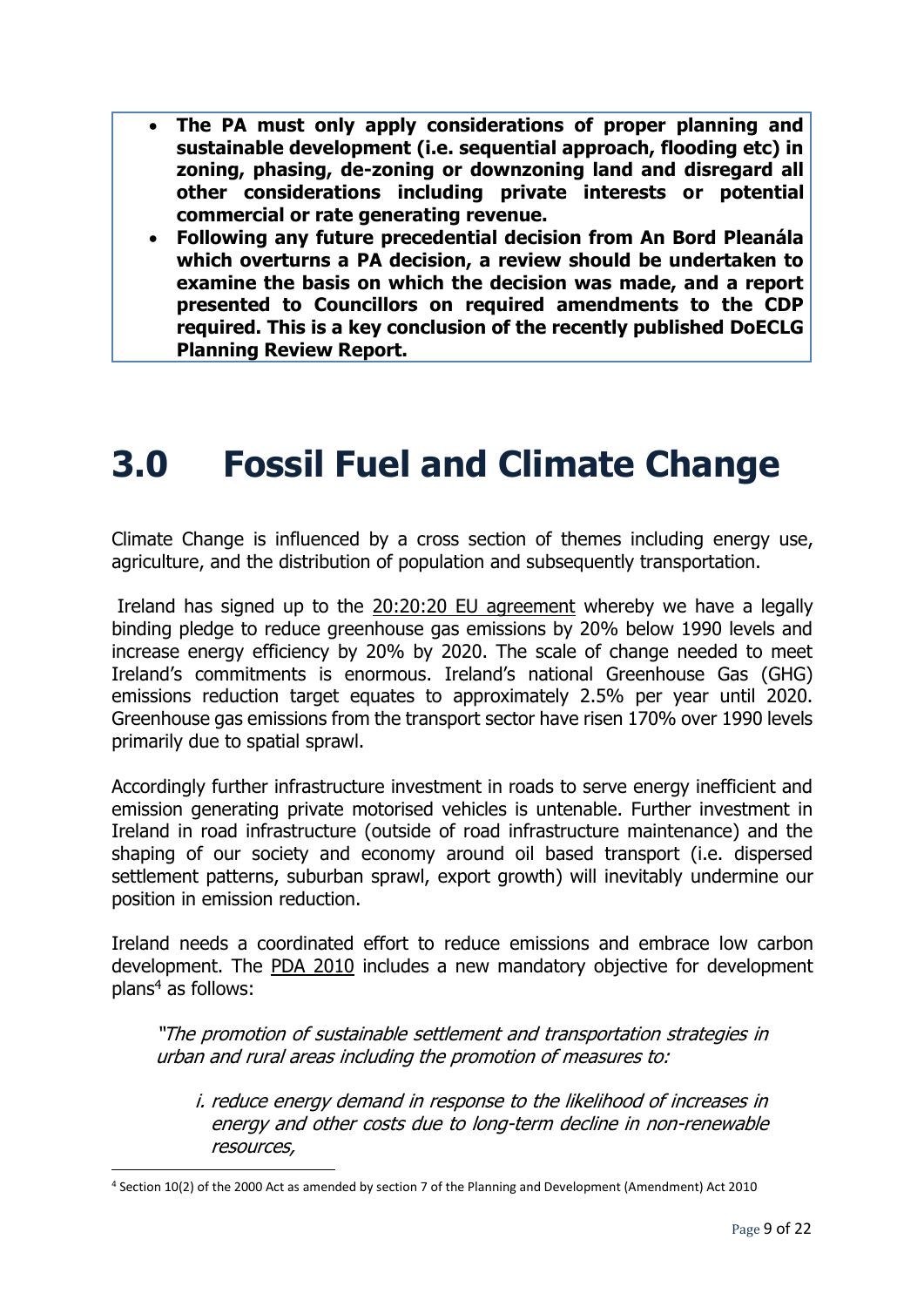ii. reduce anthropogenic greenhouse gas emissions, and iii. address the necessity of adaptation to climate change

in particular, having regard to location, layout and design of new development."

Additionally, Section 15 of the Climate Action and Low Carbon Development Act 2015 requires that all Government Departments and public bodies shall in the exercise of their functions have regard to the objective of mitigating greenhouse gas emissions and adapting to the effects of Climate Change in the State'.

The PA has an obligation to respond now to the challenges of climate change through development which reduces the need for energy use, support sustainable modes of transport which will reduce the locality's carbon footprint in order to minimise the locality's greenhouse gas emissions and adapt to the effects of climate change, with particular reference to the areas of land use, energy, transport, water resources, flooding, waste management and biodiversity.

The CDP needs to contain clear policy and objectives to reduce GHG emissions and to promote renewable energy. There is a need to establish compact walkable settlement, served by public transport that would contribute to a reduction in transport emissions.

Carbon emissions in other sectors also need to be addressed and reduced. According to the SEAI, Residential Energy Roadmap out homes account for more than a quarter of Irish energy related carbon emissions. During the next decade, we must continue to push the envelope towards cutting edge building standards for new homes.

The CDP should use this as an opportunity to follow the example of countries across the world who have begun to reverse their dependency of fossil fuels through the development of Solar PV.

France, for example, requires all new buildings in commercial areas to be partially covered by either solar panels or green roofs. An Taisce recommend that a strong emphasis is placed on the development of renewable energy, with particular emphasis in the CDP on new commercial/warehouse/industrial development. Furthermore, it is recommended that the PA prepare and adopt a local Climate Change strategy in parallel with the preparation of the CDP.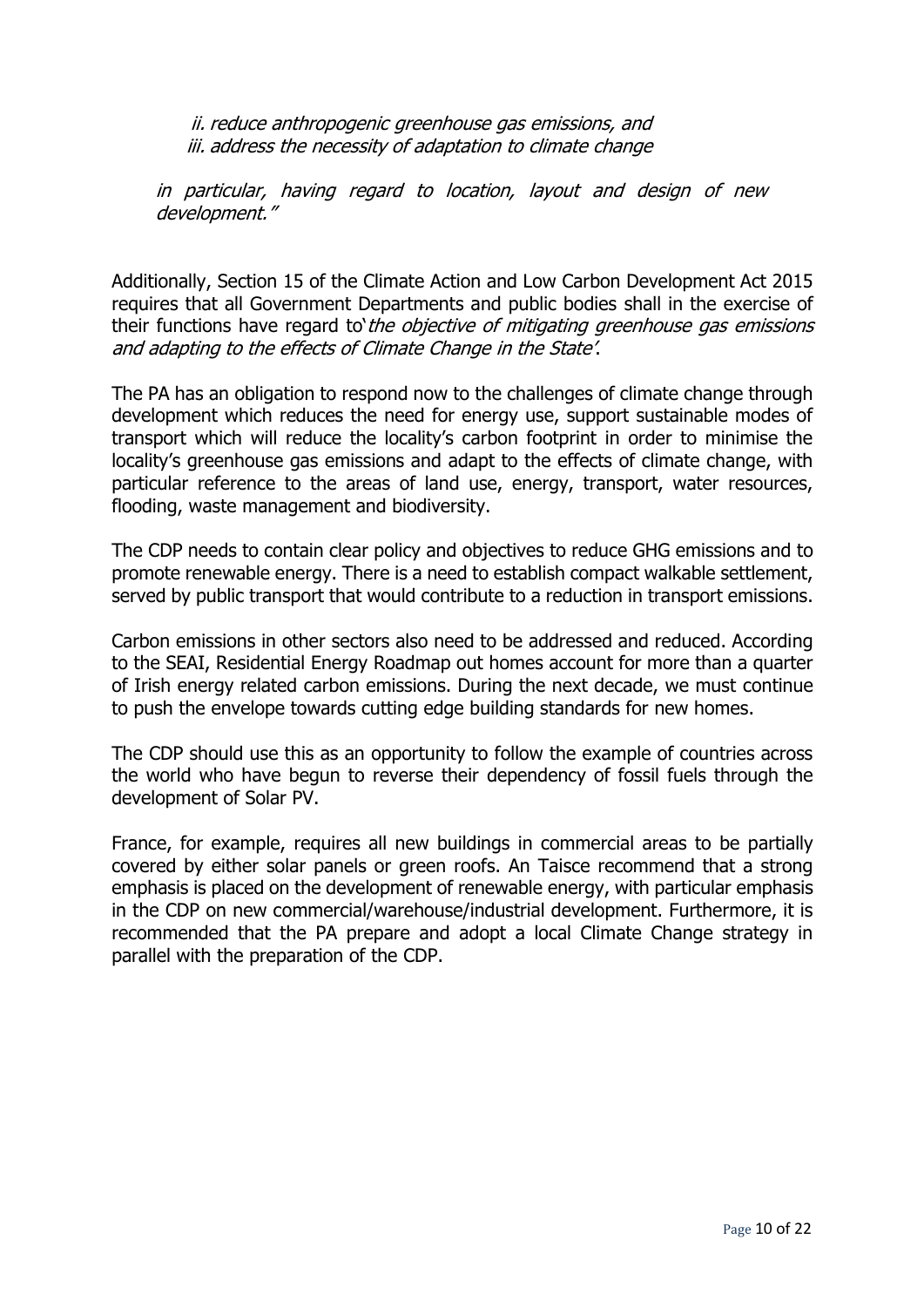# **4.0 Sustainable Land Use Pattern**

## **4.1 2011 Census Figures**

The graph below gives a clear indication of transportation trends in Meath. It is clear that the preferred method of travel for the population aged 15 years and over at work is the motor car (49,944).



In relation to our emissions from transport, the EPA released 'Greenhouse Gas Emission Projections to 2020'. Under transport, it was concluded that emissions from this sector under the 'with measures scenario' are projected to increase by 16% in the period of 2014-2020. Under 'With additional Measures' emissions are projected to increase by 10%.

In order for us to change this pattern of rising transport emissions, and improve the quality of life for citizens, it an imperative that the CDP addresses future population growth and encourages a shift away from dispersed settlement towards more consolidated compact urban forms and investment in public transport, walking and cycling in maintained and improved in order to offer communities a viable alternative to private cars.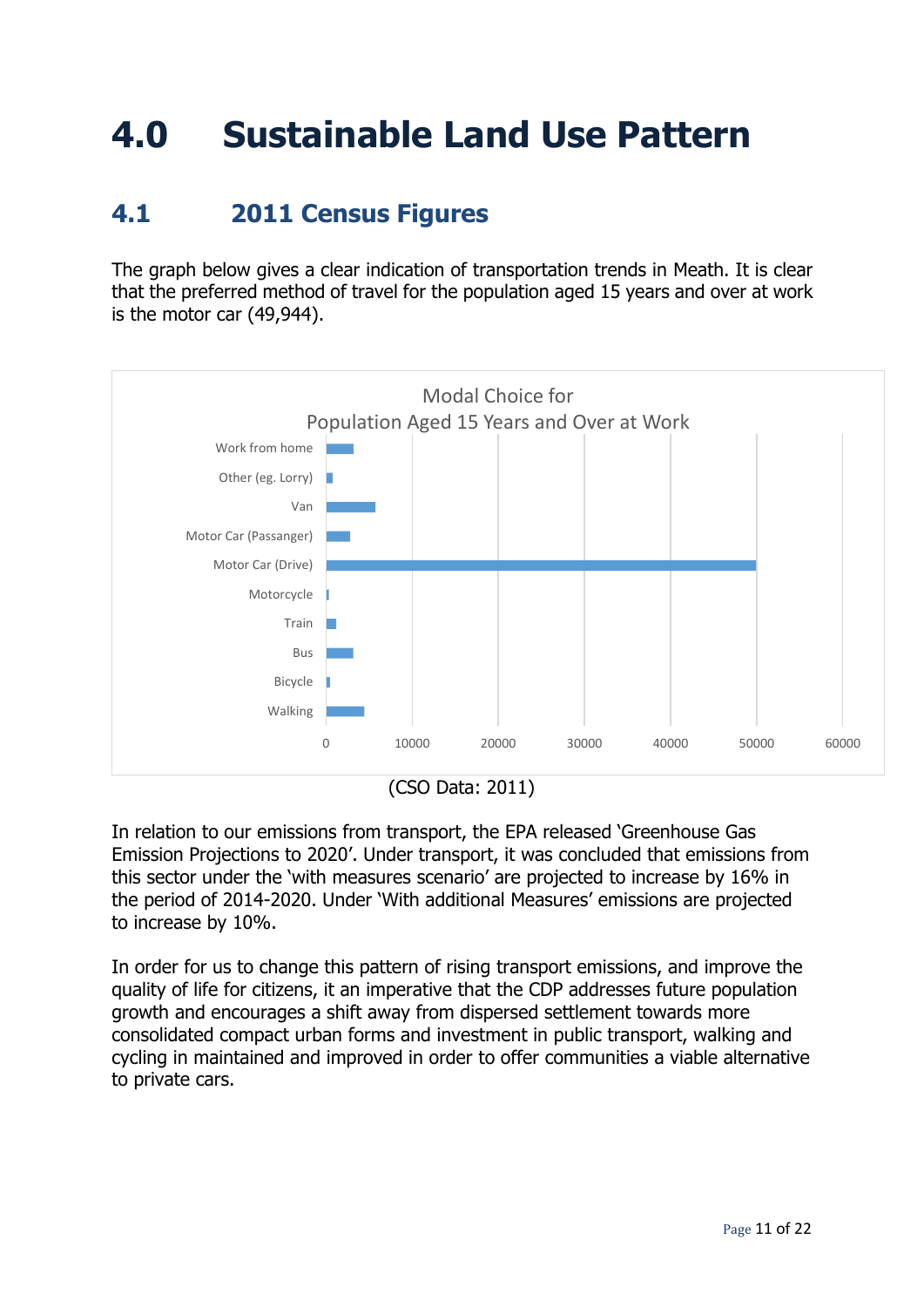The Government launched *'Smarter Travel – [A Sustainable Transp](http://www.smartertravel.ie/)ort Future'* in February 2009. The document, which was the subject of extensive public consultation, includes five key goals  $- (1)$  to reduce overall travel demand, (ii) to maximise efficiency of the transport network, (iii) to reduce reliance on fossil fuels, (iv) to reduce transport emissions and (v) to improve accessibility to transport.

The targets included in the Smarter Travel policy to significantly increase sustainable modal choices and reverse car dependency are challenging but urgently required. The CDP must include specific policies, objectives and measures to translate national policy into tangible local action.

The [PDA 2010](http://www.oireachtas.ie/viewdoc.asp?fn=/documents/bills28/bills/2009/3409/b34d09d.pdf) includes a new mandatory objective for development plans<sup>5</sup> as follows:

"The promotion of sustainable settlement and transportation strategies in urban and rural areas including the promotion of measures to

- i. reduce energy demand in response to the likelihood of increases in energy and other costs due to long-term decline in non-renewable resources,
- ii. reduce anthropogenic greenhouse gas emissions, and
- iii. address the necessity of adaptation to climate change

in particular, having regard to location, layout and design of new development."

[Circular PSSP-4-2010](http://www.irishplanninginstitute.ie/uploads/files/PSSP4-10-Development%20Plans.pdf) to all planning authorities and has determined that the following national policy documents relate to proper planning and sustainable development under Section 9(6) of the Planning & Development Act 2000:

• Smarter Travel – A Sustainable Transport Future: A New Transport Policy for Ireland 2009 – [2012 \(Department of Transport\)](http://www.smartertravel.ie/smarter-travel-policy-document)

The requirements of this new provision will require a considerable shift in emphasis away from dispersed settlement patterns towards consolidation and compact urban forms. As a subsidiary to the county/city development plan, the CDP has a pivotal role in ensuring that spatial and transport planning are aligned to avoid unsustainable travel patterns and to ensure the objectives of Smarter Travel are achieved locally.

In the context of land use planning, the most effective means to achieve these objectives is to prevent inefficient and unsustainable car-based development sprawl i.e. planning for the best use of land to benefit from investment of public funds in physical infrastructure, including public transport infrastructure.

 $\overline{\phantom{a}}$ 

<sup>5</sup> Section 10(2) of the 2000 Act as amended by section 7 of the Planning and Development (Amendment) Act 2010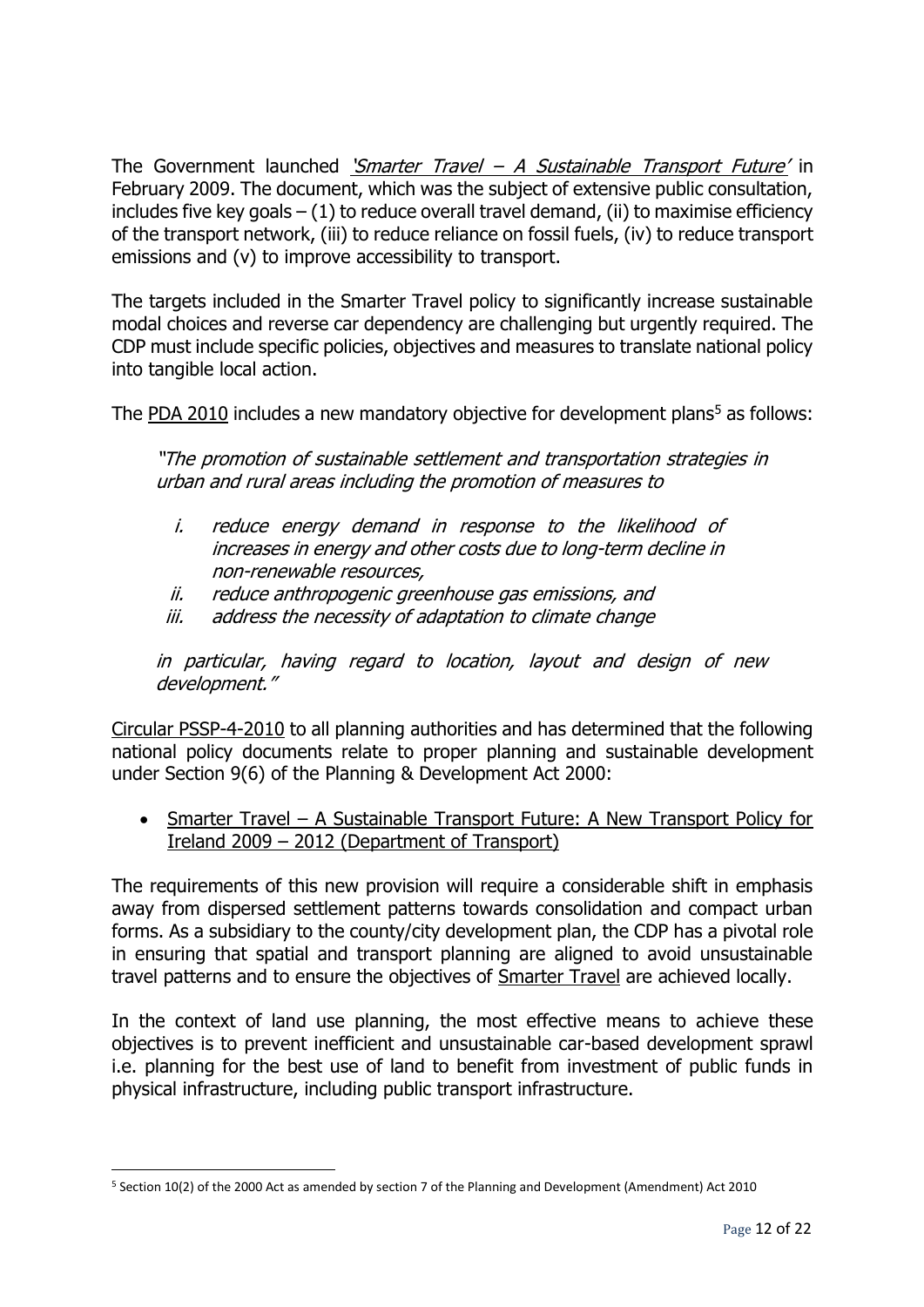#### **Recommendation:**

- **A local transport plan must be prepared alongside the CDP setting out how the objectives of the national Smarter Travel policy will be achieved locally and translated into measurable action.**
- **The CDP must have the overall objective of significantly reducing transport demand by creating compact walkable settlement patterns and include detailed policies on walking and cycling. This must include permeability and way-finding studies to identify a safe network of existing/future walking and cycling routes which must be used as a chief criteria in selecting all land zoned for new development.**
- **The CDP must be carefully aligned with the regional transport strategies of the National Transport Authority (NTA), particularly with respect to rail infrastructure and bus services.**
- **New road objectives in the CDP must be discontinued. Investing further public monies on oil dependent transport infrastructure is wasteful.**
- **The sequential approach must be applied to the zoning of all land and the review of zoning in accordance with the PDA 2010 (including the phasing, de-zoning or down-zoning land).**
- **Land zoned for residential development must be located in close proximity and/or be well connected by public transport corridors (rail or bus) to existing and/or proposed services (e.g. schools, retail, community/health centres, sports/amenity facilities etc) and employment sites.**
- **Small-scale local industrial/commercial zones proximate to existing or proposed residential areas must be provided to deliver local employment opportunities rather than promoting large-scale industrial/warehouse parks.**
- **Mobility Management Plans must be made mandatory through the development management process for all planning applications (including one-off houses) requiring applicants to demonstrate how the objectives of Smarter Travel will be achieved through the development proposal.**
- **In accordance with the Sustainable Residential Development Guidelines in Urban Areas Guidelines the CDP must include policies to prohibit large-scale suburban type development proposals. Only development proposals commensurate with local physical infrastructure and social capital carrying capacity should be permitted.**
- **S.48 development contribution levies in lieu of off-street car parking in town centres should be dis-applied to counteract vacancy and revitalise traditional town centres**
- **Out-of-town commercial and/or retail development must be strictly prohibited. Where it has been permitted historically, car parking charges must be made mandatory to level the playing field and the unfair competitive advantage accruing to 'big box' out-of-town**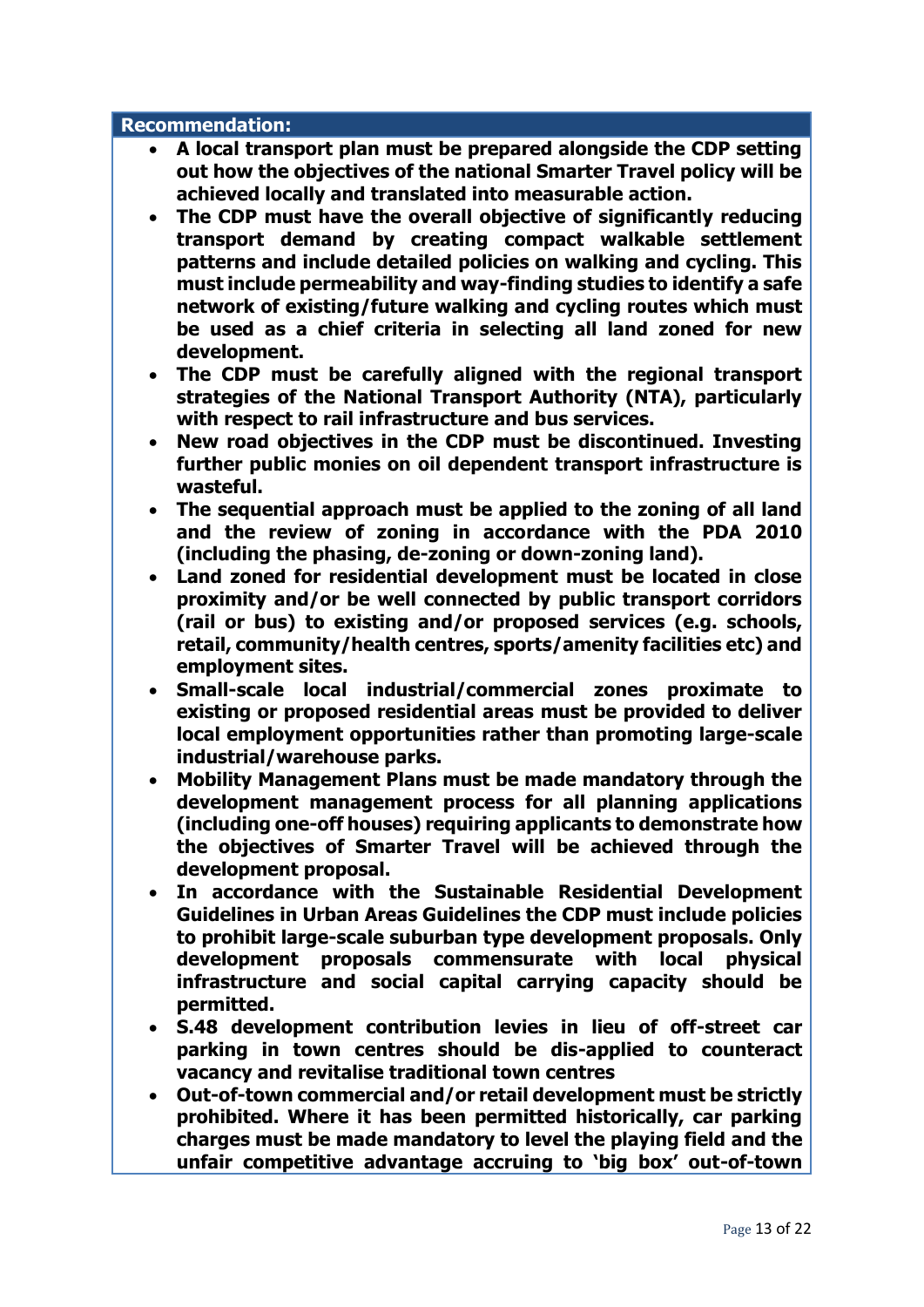**retailers from free car parking and publicly subsidised road infrastructure.**

 **The CDP must include policies to provide alternatives to unsustainable urban-generated dispersed one-off housing, including, for example, a serviced site policy (see Limerick County Council's Serviced Site Policy).**

## **4.2 Population Dispersal**

The PA must ensure that proactive measures are included in the CDP to promote nucleation and protect rural areas from a proliferation of car-dependent dispersed urban-generated settlement.

We would refer the PA to the report prepared by the [Environmental Protection Agency](http://www.epa.ie/)  [\(EPA\)](http://www.epa.ie/) – [Sustainable Rural Development: Managing Housing in the Countryside 2010.](http://erc.epa.ie/safer/iso19115/displayISO19115.jsp?isoID=153) The recommendations of this report should be incorporated directly into the CDP.



We would also direct the PA's attention to a [Forfas Statement on Energy](http://www.forfas.ie/media/ncc091006_statement_energy.pdf) which states:

'Ireland has opted for a policy of land-use planning which has resulted in the sprawl of low-density housing developments. This approach, while socially popular, is not sustainable from an energy, environmental, climate change or quality-of-life perspective'

The most sustainable form of rural housing development is the village/small town cluster, which allows for the efficient delivery of services and infrastructure; enhances social capital, provides a compact walkable community; and the protection of the natural environment.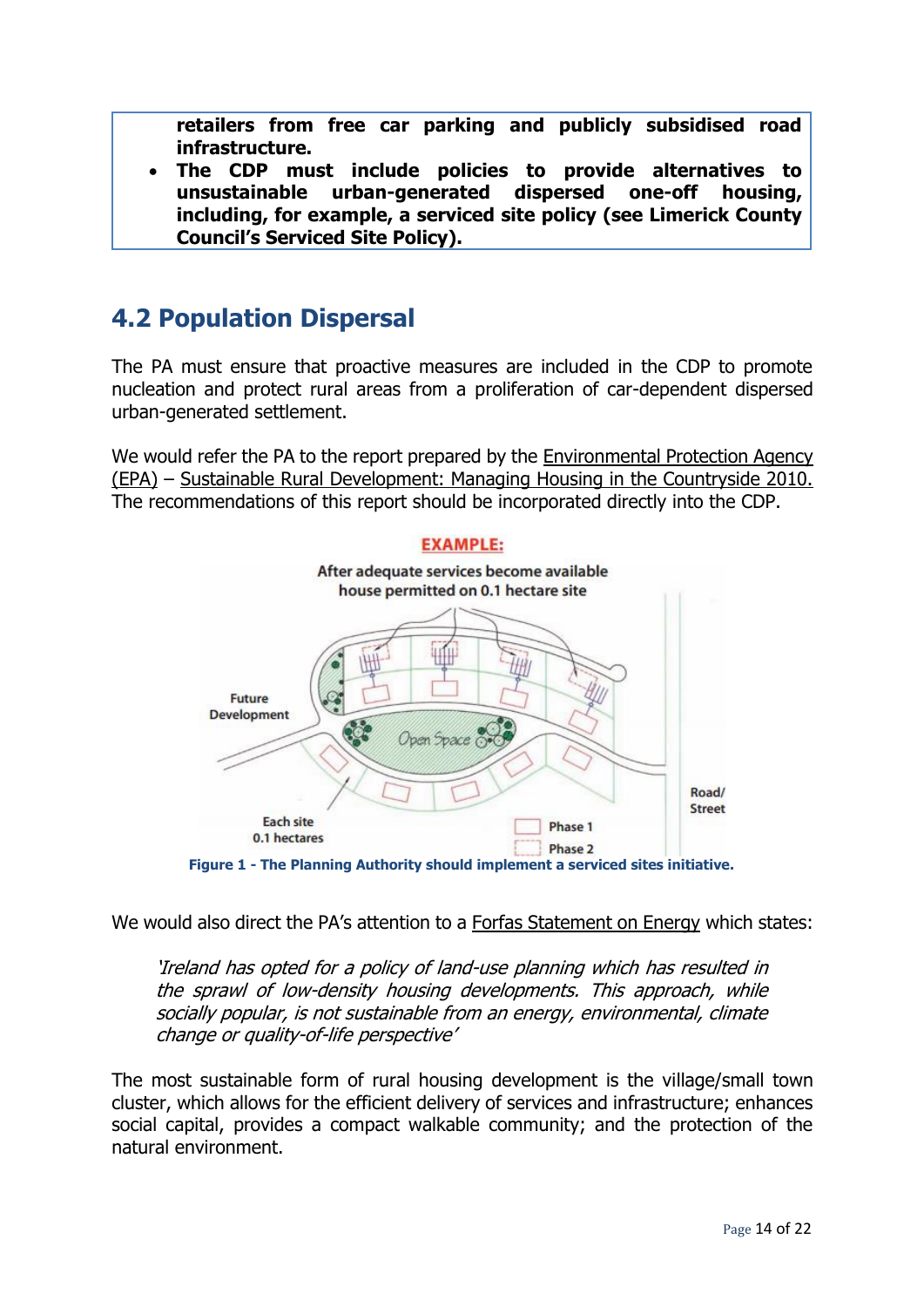The CDP has a key role to play in providing a suitable housing choice and alternative to one off housing. It should be a specific objective of the CDP to deliver suitable locations for serviced sites with access to piped infrastructure for those wishing to build their own dwelling houses.

A greenbelt policy should be implemented in peri-urban areas in the vicinity of the CDP boundary with strict restrictions on urban generated one-off housing to prevent ribbon development and uncontrolled sprawl.

## **4.3 Walking & Cycling**

The CDP needs to place an emphasis on slow modes of transport. The [National Cycle](http://www.smartertravel.ie/download/1/0902%2002%20EnglishNS1274%20Dept.%20of%20Transport_National_Cycle_Policy_v4.pdf)  [Policy Framework](http://www.smartertravel.ie/download/1/0902%2002%20EnglishNS1274%20Dept.%20of%20Transport_National_Cycle_Policy_v4.pdf) includes practical measures to help achieve the key objectives of this policy. The framework takes a methodical approach to investment and has an unquestioned research base. Better catering for cyclists and pedestrians must follow the hierarchy of provision, which starts with cutting speed and traffic levels as follows:

- 1. Reduce traffic speed and enforce the law.
- 2. Reduce traffic volume, particularly HGVs.
- 3. Redesign poorly-configured junctions, and better manage traffic.
- 4. Increase road space for cyclists and pedestrians (with wider inside lanes for example)
- 5. Consider dedicating hard shoulders to cyclists.
- 6. Having considered and, where feasible, undertaken all of the above, are there roads or streets that would benefit from the installation of on-road cycle lanes? Are there alignments which can be considered for off road cycle lanes?

#### **Recommendation:**

**The CDP must include permeability and way-finding studies to identify a safe network of existing/future walking and cycling routes which must be used as a chief criteria in sele**

**cting all land zoned for new development connecting with key services and amenities such as schools, shops, parks etc (See Green Infrastructure approach below)**

## **5.0 Economic and Employment Development**

There is a significant amount of economic zoned land in Co. Meath. The new CDP needs to address the location of current employment and trends, with an analysis of future demand.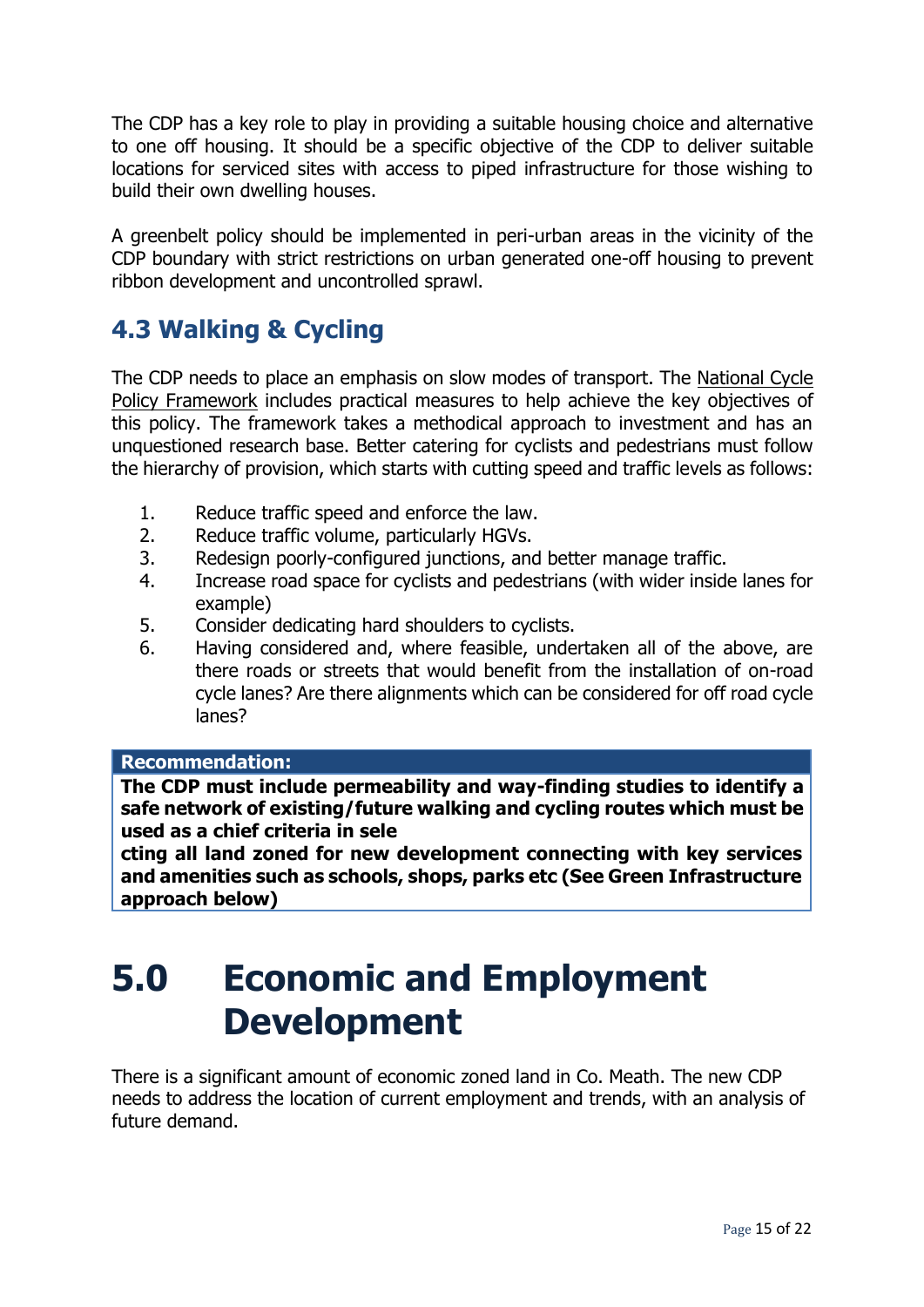A key factor for the future economic, social and environmental prosperity of the locality is the creation of an appropriate **critical mass** of population in the targeted settlement centres. The key locational criteria for new employment generating enterprises are urban centres with sufficient **agglomerations of scale** to support a range of vital support services and infrastructure (e.g. broadband, water services, social capital etc) for both the enterprise and individual employees

## **5.1 Rural Enterprise**

**An Taisce strongly supports local and rural enterprise which serves local population catchments.** Small-scale enterprises and employment opportunities based on the sustainable use of indigenous local resources, particularly agriculture, bio-energy, agri-business and forestry are important in building local community resilience.

#### **Recommendation:**

- Ireland's principle resource is our abundant availability of fertile agricultural land. The CDP must include policies to promote the sustainable local exploitation of natural resources for local markets.
- The CDP should include a policy for the promotion of local farmers markets and identify locations where farmers markets can take place.

### **5.2 Retail Development**

Retail policies and development for Co. Meath should align with recommendations of the Retail Strategy for the Greater Dublin Area, RPGs and the Retail Planning Guidelines for Planning Authorities, 2012.

Over the past decade there has been sustained pressure from multiple retail operators for out-of-town big box retailing and to circumvent the 'Sequential Approach'. The key driver of this trend is convenient access to publicly subsidised road networks, increased price competition and the ability to provide significant amounts of free surface car-parking.

The granting of out-of-town centres as resulted in the decimation of historic town centres and the loss of many long-established local retailers. This in turn has had a knock-on impact for built heritage, social capital and quality of life.

#### **Recommendation:**

 **The CDP must include policies for the prohibition of out-of-centre retail development. The PA must take an active role in site assembly for new retail development on brownfield and infill sites, including**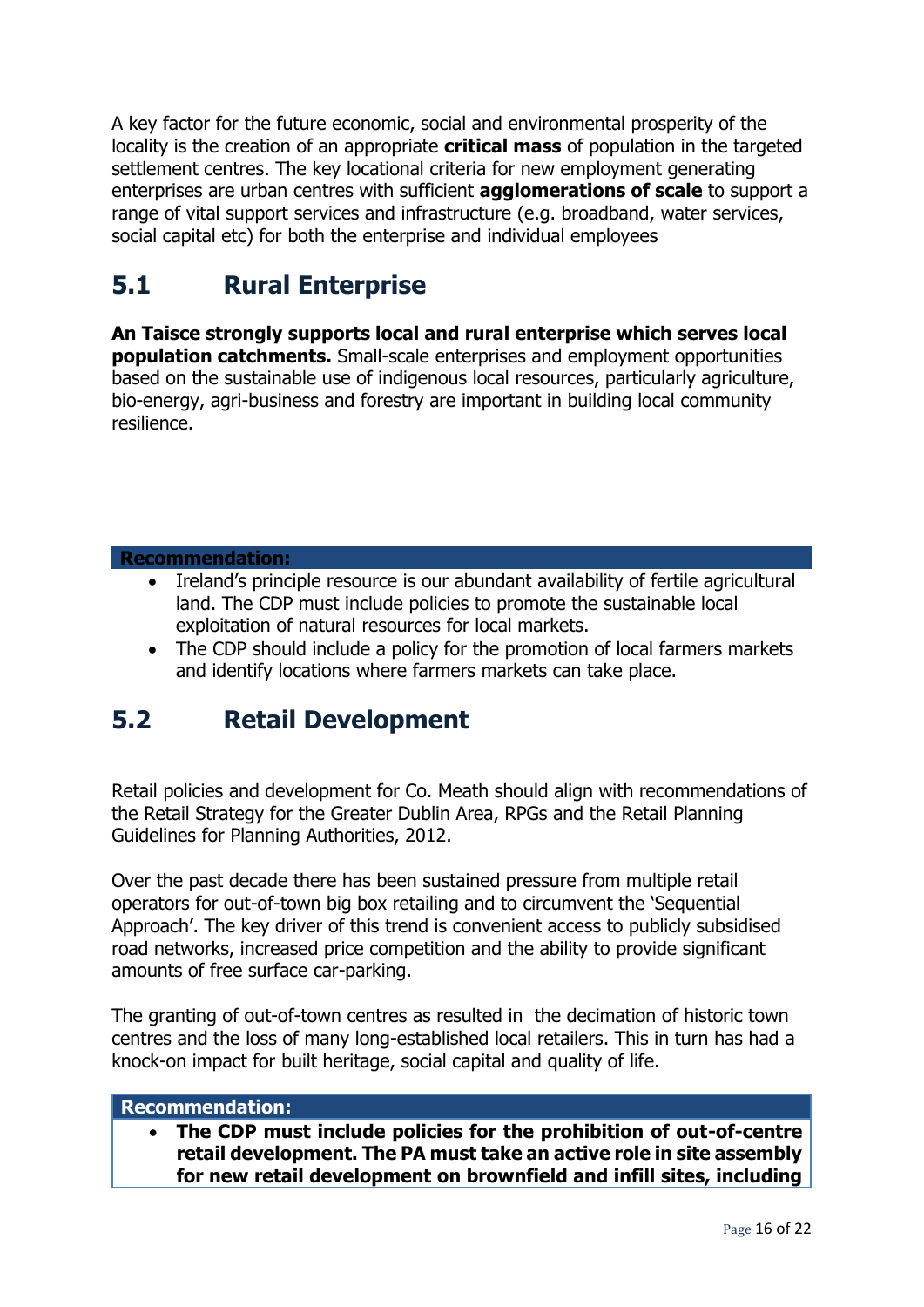**using CPO powers where necessary to provide for the sensitive revitalisation of town centres.**

- **The PA must require the introduction of car parking charges for outof-centre retail development and introduce a corresponding S.48 waiver for development contribution levies in lieu of off-street car parking for new retail development in town centre locations.**
- **The CDP must include a specific policy that explicitly provides that the change of use of retail warehouse units to non-bulky goods comparison and/or convenience uses will not be permitted.**
- **The CDP should include a policy which restricts large floor-plate multiples, which are dependent on complex oil-dependent supply chains, in favour of smaller floor-plate local shops.**

## **6.0 Water**

## **6.1 Legal Obligations**

The management of surface and ground in accordance with the provisions of the EU [Water Framework Directive](http://www.wfdireland.ie/) will be one of the most crucial overarching challenges for the PA in this CDP. Human activities have led to deterioration in water quality over many years. Ireland faces an immense challenge in achieving 'good' status in all water bodies by 2015. The achievement of our Water Framework Directive obligations will have linked benefits in the protection and enhancement of biodiversity, combating climate change, improving human health, protecting landscape and creating more sustainable settlement patterns. **Irish legislation now provides that local authorities can be sued for failing to meet water quality standards.**

A recent report by the [Environmental Protection Agency](http://www.epa.ie/) published in December 2009 [\(Water Quality in Ireland 2007](http://www.epa.ie/downloads/pubs/water/waterqua/name,27541,en.html) – 2008) together with recent publication of the statutory [River Basin Management Plans](http://www.wfdireland.ie/documents.html) has clearly highlighted the immense scale of the challenge facing Ireland in meeting our binding commitments under the EU Water Framework Directive. This report documents that at least 50% of the water bodies in the country require restoration and that there has been a dramatically high deterioration in Irish water bodies in the last 20 years. The PDA 2010 includes specific mandatory objectives to ensure the **integration of water quality management requirements into the physical planning process.**

#### **Recommendation:**

 **The CDP must include a suite of integrated policy measures to ensure that the PA's legal obligations under the Water Framework Directive and the operable River Basin Management Plan are achieved.** 

## **6.2 Municipal Waste Water Treatment**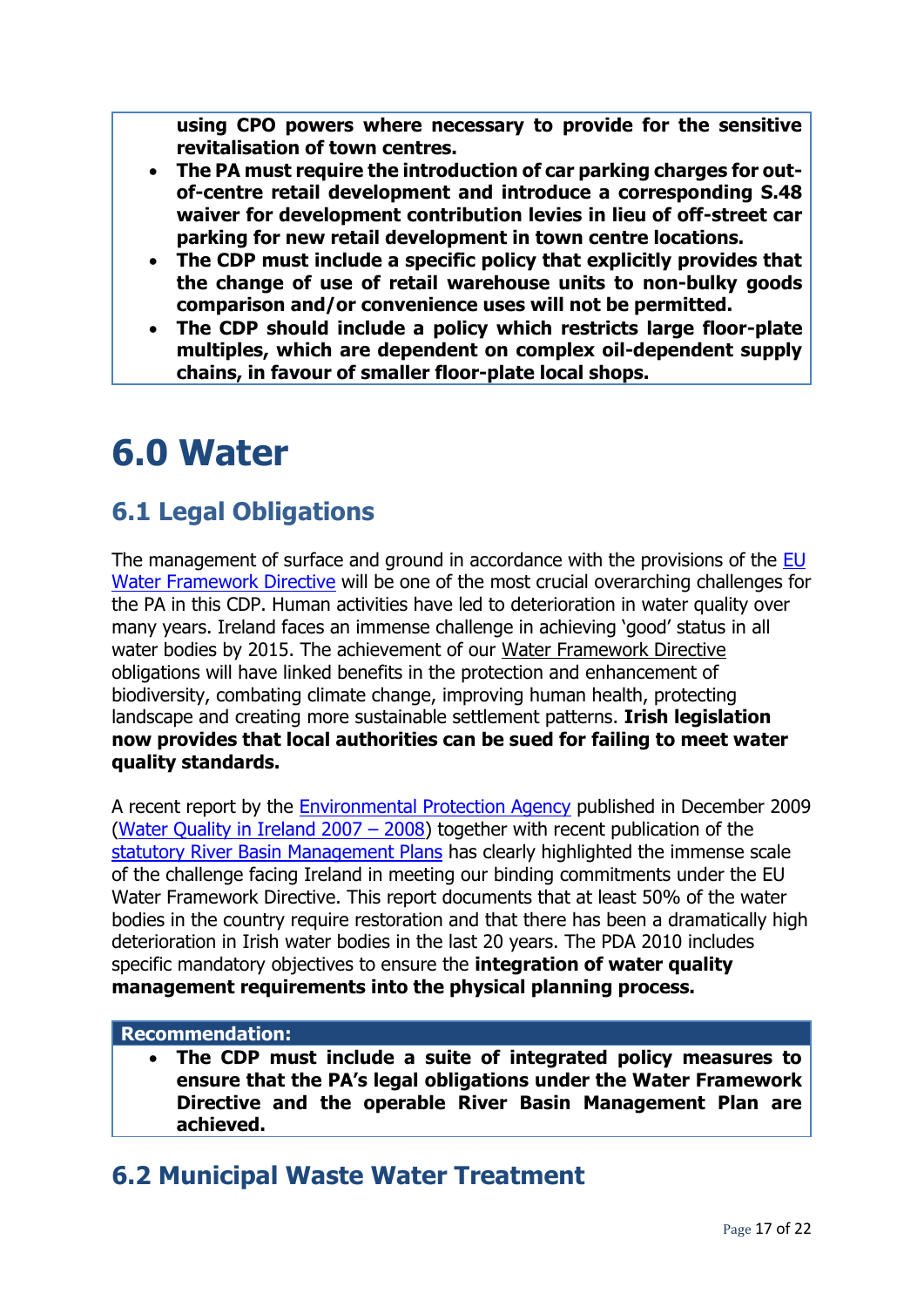The CDP must be fully consistent with the PA's legal obligations under the [Waste Water](http://www.environ.ie/en/Legislation/Environment/Water/FileDownLoad,16869,en.pdf)  [Discharge \(Authorisation\) Regulations \(SI No. 684 of 2007\).](http://www.environ.ie/en/Legislation/Environment/Water/FileDownLoad,16869,en.pdf)

Circular Letter PD7/09 issued by the Department of Environment, Heritage and Local Government sets out the 'Combined Approach' and requires that planning permission should not be granted to development proposals where there is insufficient cumulative capacity within the relevant Waste Water Treatment Plant. This further underlines the imperative for new development to be channelled to targeted development centres where the appropriate physical infrastructure is planned or present. Given the new era of resource scarcity (including financial resources), it is very unlikely that the wastewater treatment capacity will ever be present to service over-zoned land. As a consequence there is little point retaining a zoning objective for surplus zoned land. This land should be simply de-zoned as planning permission is unlikely ever to be achievable. Retaining a zoning objective in the face of landowner pressure will be counterproductive in the long run.

#### **Recommendation:**

 **The quantum of land zoned in the CDP must be carefully matched and phased with the existing and/or planned Population Equivalent (PE) capacity of the local waste-water treatment plan. Where there is no commitment in the Water Services Investment Programme (WSIP) to fund additional waste-water treatment capacity, surplus zoned land should be dezoned in accordance with the sequential approach.**

### **6.3 Private Waste Water Treatment**

Despite the proliferation of dispersed settlement, much of the soil conditions throughout Ireland are unsuited to private on-site waste water disposal. The legacy of this inappropriate development will be a significant challenge for the achievement of our binding Water Framework Directive targets by 2015.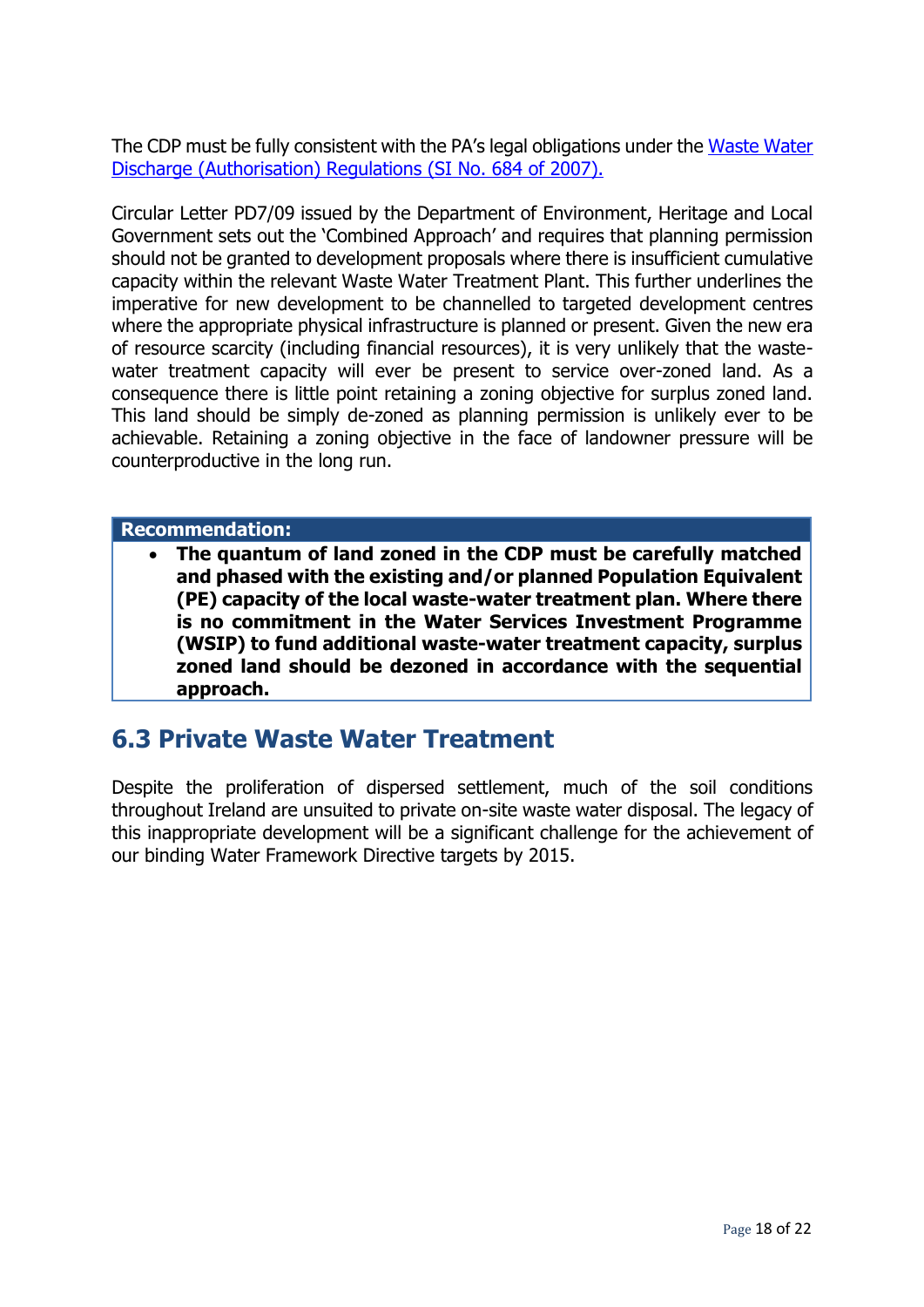The PA has binding legal obligations under the [European Communities](http://www.environ.ie/en/Environment/Water/WaterQuality/GroundwaterRegulations2010/)  [Environmental Objectives \(Groundwater\)](http://www.environ.ie/en/Environment/Water/WaterQuality/GroundwaterRegulations2010/)  [Regulations 2010](http://www.environ.ie/en/Environment/Water/WaterQuality/GroundwaterRegulations2010/) and [European](http://www.environ.ie/en/Environment/Water/WaterQuality/EnvironmentalObjectivesSurfaceWatersRegulations2009/)  [Communities Environmental Objectives](http://www.environ.ie/en/Environment/Water/WaterQuality/EnvironmentalObjectivesSurfaceWatersRegulations2009/)  [\(Surfacewater\) Regulations 2009.](http://www.environ.ie/en/Environment/Water/WaterQuality/EnvironmentalObjectivesSurfaceWatersRegulations2009/) The EPA have issued a new [Code of Practice](http://www.epa.ie/downloads/advice/water/wastewater/code%20of%20practice%20for%20single%20houses/) for private waste water treatment and PA is being forced to implement a new very stringent compliance regime with respect to all on-site private waste water treatment facilities. These new requirements coupled with other environmental regulations will mean that achieving planning permission for one-off dwellings will be increasingly more

**Change in Septic Tanks 1991-2006** 



difficult. The CDP must deliver appropriate alternative locations for those wishing to live in self-build properties.

#### **Recommendation:**

 **The CDP must include policies to provide alternatives to unsustainable urban-generated dispersed one-off, including, for example, a serviced site policy (see Limerick County Council's Serviced Site Policy).**

### **6.4 Surface Water**

The [Intergovernmental Panel for Climate Change \(IPCC\)](http://www.google.ie/url?sa=t&source=web&cd=1&ved=0CCMQFjAA&url=http%3A%2F%2Fwww.ipcc.ch%2F&ei=5s3bTbruGI2WhQeFwKWyDw&usg=AFQjCNFAawLD3GWiyGx0HC9l_uj-MVOiXQ) has predicted that Ireland will experience more intense and prolonged rainfall events. This has been evidenced by the recent serious rainfall events and flooding throughout Ireland. The [OPW](http://www.opw.ie/) is currently undertaking a [Catchment Flood Risk Assessment & Management Plans](http://www.opw.ie/en/FloodRiskManagement/)  [\(CFRAMS\)](http://www.opw.ie/en/FloodRiskManagement/) for all major river systems in Ireland.

The [Department of the Environment, Heritage & Local Government](http://www.environ.ie/en/Environment/Water/WaterQuality/GroundwaterRegulations2010/) has also issued the [Flood Risk Assessment and Management Guidelines](http://www.google.ie/url?sa=t&source=web&cd=2&ved=0CCEQFjAB&url=http%3A%2F%2Fwww.environ.ie%2Fen%2FPublications%2FDevelopmentandHousing%2FPlanning%2FFileDownLoad%2C21709%2Cen.pdf&ei=yc3bTavfFJGwhQe8w4WlDw&usg=AFQjCNFjziZwZo2qC_UBp-rpylHb0nPu_A) under Section 28 of the Planning & Development Acts on the management of flood risks and the planning system. This allows for the de-zoning or down-zoning of lands where their development would comprise an unacceptable flood risk.

Conventional hard-engineered storm water management systems to drain surface runoff from asphalt, concrete and roof tiles are costly to implement and maintain. They also frequently fail causing urban flooding and a degradation of water quality. Sustainable Urban Drainage Systems are now becoming the norm throughout Ireland and are mandatory in the Greater Dublin Area. These systems aim to replicate greenfield run-off rates and include measures such as permeable paving, soft detention basins (Swales), rainwater harvesting and green/brown roofs.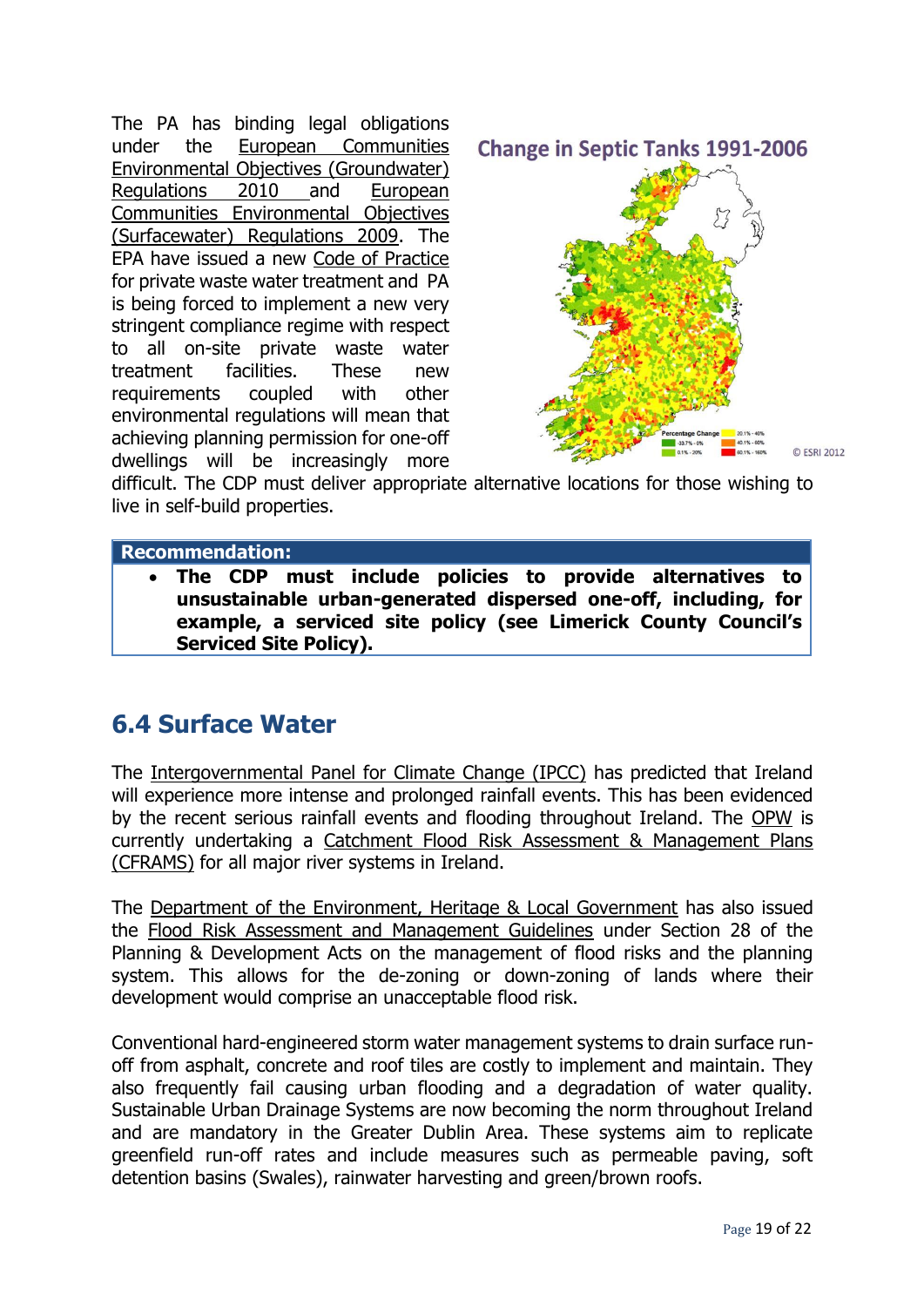#### **Recommendation:**

- **The CDP must de-zone or down-zone lands categorized in 'Flood Zone A' of 'Flood Zone B' applying the sequential approach. Where the zoning of recognised flood prone areas is retained a detailed Justification Test in accordance with the Flood Risk Assessment & Management Guidelines must be carried out.**
- **The use of Sustainable Urban Drainage Systems (SUDS) and rainwater harvesting must be made mandatory for all new development proposals.**

## **7.0 Cultural and Built Heritage**

### **7.1 Designated Landscapes and Demesnes**

It is recommended that a special zoning and policy provision be put in place for the recognition and protection of Meath's particularly rich heritage of demesnes and designated landscapes associated with castles and country houses.

The Department of Arts, Heritage, Rural and Regional Affairs and the Gaeltacht (ADHRRAG) has established a website on historic parks and gardens allowing the most significant locations in Co. Meath to be identified.

This includes Ardbraccan, Ardmulchan, Beauparc, Bective, Bellinter, Carton (the area within Co. Meath), Drewstown, Dunsany, Gaultrim, Headford, Killeen, Somerton, Slane, Tobertynan where the main houses or castles are still standing. In other locations like the Arch Hall, Dangan, Loughcrew, Summerhill, Williamstown, where the main house has been demolished or has become ruinous but the demesne landscape remains of significant value as well as other associated structures and features. In other locations, demesnes have been compromised by institutional development such as Gormanstown Castle or urban encroachment such as Dunboyne.

In all of the locations, the combination of demesne walls, gates and lodges, stable and farm buildings, walled gardens, follies and designed landscape and main house whether surviving in whole or in part have an ensemble value. The demesnes also incorporates historic woodlands and perimeter tree belts of ecological value.

It is recommended that the most significant demesnes and designed landscape in the county be identified and planning policies applied to maintain and enhance their special character and significance in considering agricultural, recreational or other development.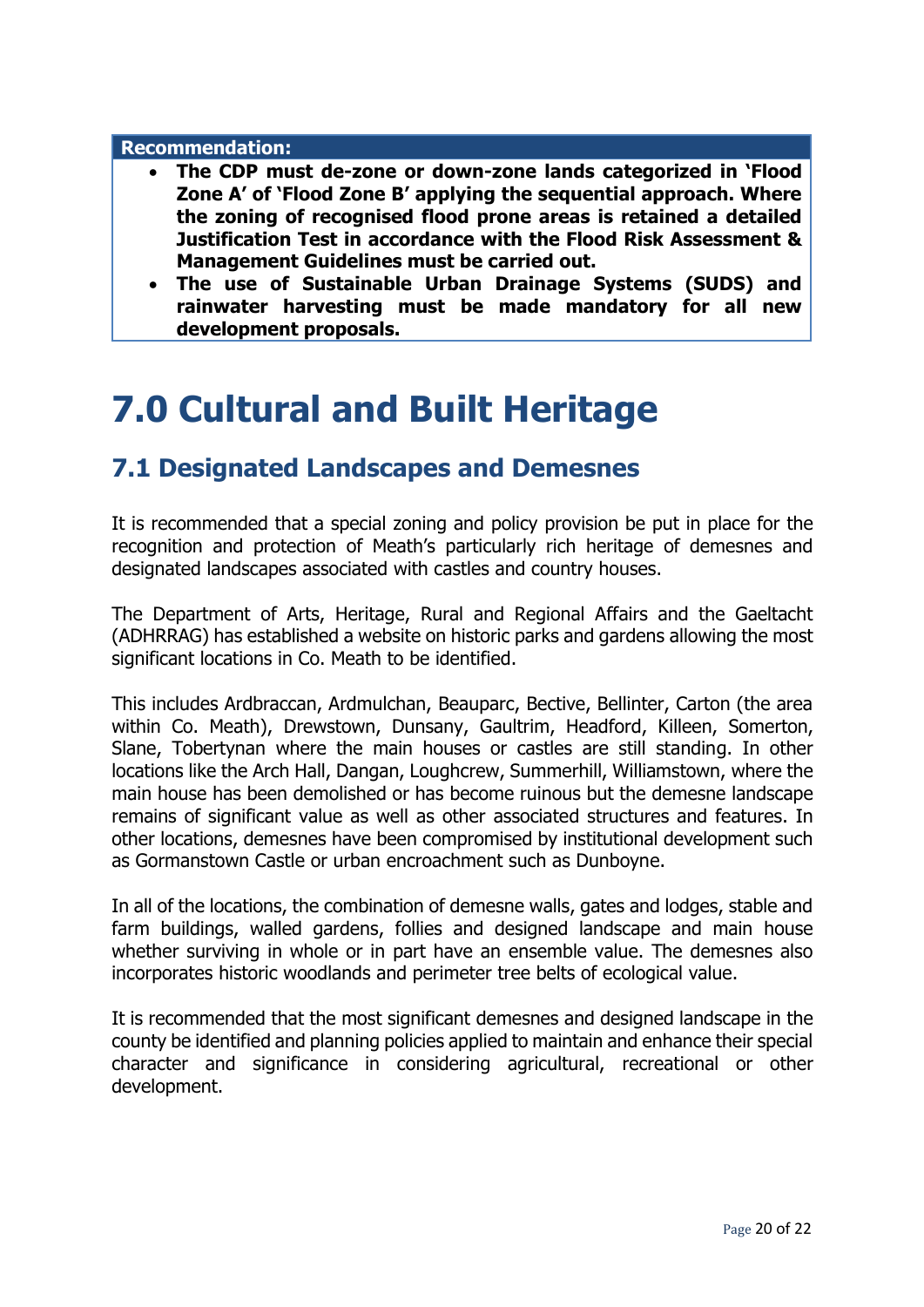## **8.0 Strategic Environmental Assessment**

The preparation of a draft Development Plan requires Strategic Environmental Assessment under the SEA Directive by Meath County Council.

Article 5 of the SEA Directive requires the preparation of an Environmental Report  $\sin$ which the likely significant effects on the environment of implementing the plan or programme and reasonable alternatives taking into account the objectives and the geographical scope of the plan or programme, are identified, described and evaluated'.

Article 6 provides for public consultation.

Article 8 on 'Decision Making' requires that 'the environmental report prepared pursuant to Article 5, the opinions expressed pursuant to Article 6 and the results of any transboundary consultations entered into pursuant to Article 7 shall be taken into account during the preparation of the plan or programme and before its adoption or submission to the legislative procedure'.

Article  $9(1)(b)$  on 'Information on the Decision' requires that 'a statement summarising how environmental considerations have been integrated into the plan or programme and how the environmental report prepared pursuant to Article 5, the opinions expressed pursuant to Article 6 and the results of consultations entered into pursuant to Article 7 have been taken into account in accordance with Article 8 and the reasons for choosing the plan or programme as adopted in the light of other reasonable alternative dealt with'.

Meath County Council has a legal obligation to ensure that the SEA process is robust and effective, to identify all likely significant effects on the environment under the range of consideration set out in the Annexes to the SEA Directive. To ensure integration of environmental considerations into the plan, a general policy or land use zoning should not be maintained where likely significant effects on the environment are identified.

This applies in particular to:

1. Land Use Strategy and Transport Generation

The "Core Strategy", land use zoning and transportation strategy set out in Draft plan needs to be integrated to avoid likely significant effects on the environment. This requires quantification and assessment of the location impact of all zoning on traffic generation and emissions of both residential and commercial development on climate and human beings. In particular any further non -public transport accessible accommodation of commuter housing or employment